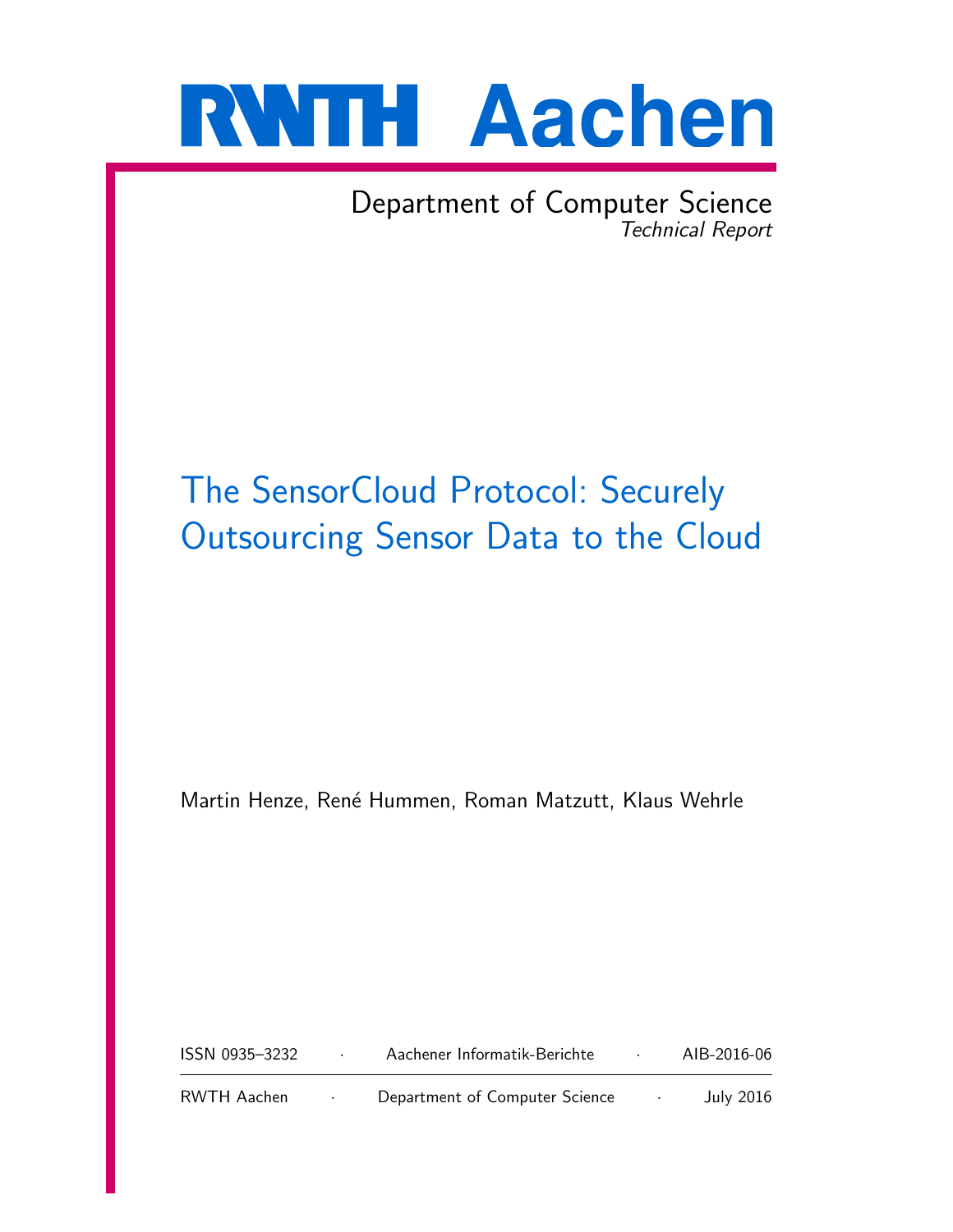The publications of the Department of Computer Science of RWTH Aachen  $University$  are in general accessible through the World Wide Web.

http://aib.informatik.rwth-aachen.de/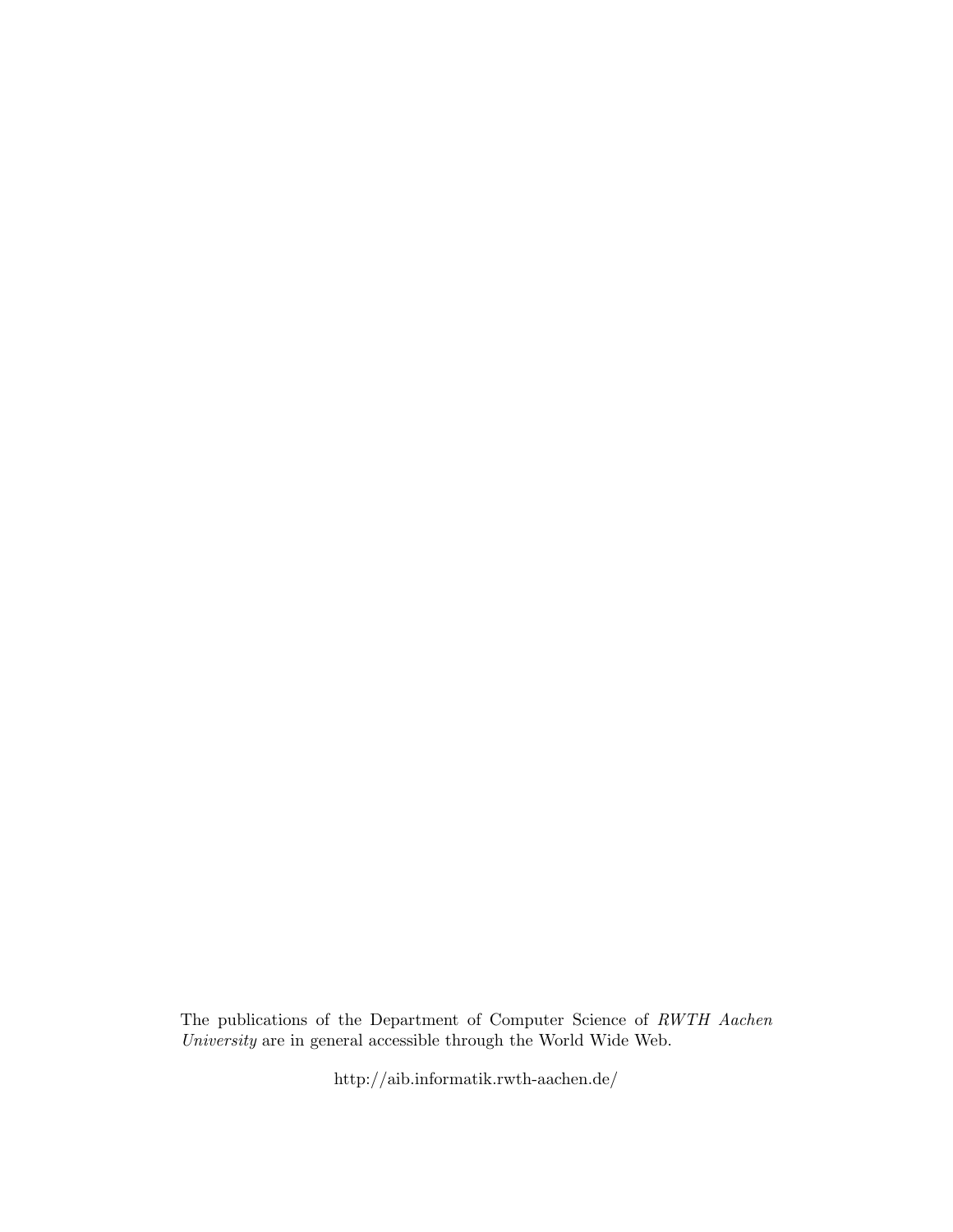## The SensorCloud Protocol: Securely Outsourcing Sensor Data to the Cloud

Martin Henze, Ren´e Hummen, Roman Matzutt, Klaus Wehrle

Communication and Distributed Systems RWTH Aachen University, Germany Email: {henze, hummen, matzutt, wehrle}@comsys.rwth-aachen.de

Abstract. The increasing deployment of sensor networks, ranging from home networks to industrial automation, leads to a similarly growing demand for storing and processing the collected sensor data. To satisfy this demand, the most promising approach to date is the utilization of the dynamically scalable, ondemand resources made available via the cloud computing paradigm. However, prevalent security and privacy concerns are a huge obstacle for the outsourcing of sensor data to the cloud. Hence, sensor data needs to be secured properly before it can be outsourced to the cloud.

When securing the outsourcing of sensor data to the cloud, one important challenge lies in the representation of sensor data and the choice of security measures applied to it. In this paper, we present the SensorCloud protocol, which enables the representation of sensor data and actuator commands using JSON as well as the encoding of the object security mechanisms applied to a given sensor data item. Notably, we solely utilize mechanisms that have been or currently are in the process of being standardized at the IETF to aid the wide applicability of our approach.

#### 1 Introduction

Recent advances in ubiquitous computing and wireless sensor networks continue to obliterate the boundaries between the physical and the digital world  $[1, 7, 10,$ 14]. Sensor networks can be utilized in a large variety of deployments, ranging from personal homes over offices and cars to industrial facilities and public areas [4,12]. To cope with the resulting increase in demands for storing and processing sensor data, cloud computing elastically provides the necessary computation and storage resources [12]. Cloud computing allows the collection, processing, and storage of sensor data at large scales and as well enables the world-wide sharing of said data [5, 11]. In the context of the SensorCloud project [4], we consider a scenario in which operators of sensor networks (i.e., private users, companies, or public institutions) connect their sensor networks to the cloud [12], where collected sensor data is processed by cloud services selected by the sensor network operator [4, 11, 12, 14]. Besides the remarkable advantages of cloud computing, it is important to note that sensor data often contains sensitive information. Hence, when transferring this sensitive data to entities outside of trusted sensor networks, it might, e.g., be unintentionally forwarded to third parties or used for non-authorized purposes [6, 8, 13, 20]. Furthermore, data stored and processed in the cloud might be subject to access by the cloud provider or governmental agencies [9]. Thus, one major challenge when interconnecting sensor networks with the cloud is to account for the aforementioned security and privacy concerns.

As part of the efforts of the SensorCloud project, we developed a trust pointbased security architecture for outsourcing sensor data to the cloud and the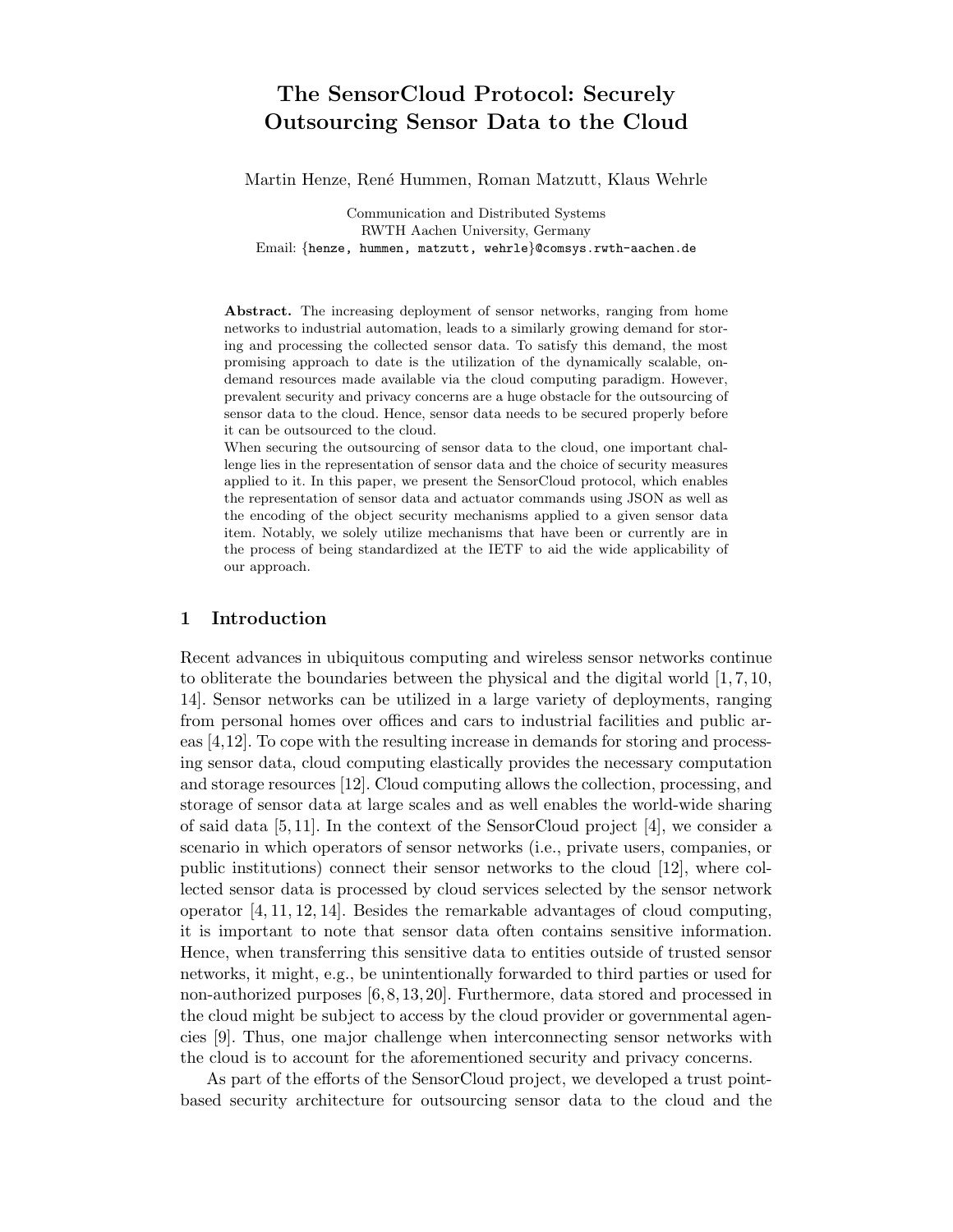

Figure 1. In the SensorCloud scenario, data flows from sensor networks through a dedicated gateway to the cloud. There, the data is stored securely and can only be accessed by authorized services.

SensorCloud security library [4,5,11,12,14]. One important challenge in securely outsourcing sensor data to the cloud lies in the representation of sensor data and the corresponding security measures taken to protect the sensor data. In this paper, we report on the SensorCloud protocol, which has jointly been developed within the SensorCloud project to represent sensor data and actuator commands using JSON and subsequently secure this data using object security mechanisms. To this end, we rely on mechanisms that have been or currently are in the process of being standardized at the IETF and provide a best practice on how to utilize and combine them in an actual system.

The remainder of this document is structured as follows. In Section 2, we present the SensorCloud scenario in more detail and provide references to more detailed descriptions of the overall security architecture. Section 3 defines the JSON-based representation of sensor data and actuator commands in Sensor-Cloud. In Section 4, we describe the security extensions to this representation to realize the secure outsourcing of sensor data to the cloud. We conclude this paper in Section 5.

## 2 SensorCloud Scenario

In SensorCloud, we consider a scenario where each sensor network (with an arbitrary number of sensor nodes) is connected to the cloud via a dedicated gateway as depicted in Figure 1. Our goal is to store data securely in the cloud such that it can only be processed by authorized cloud services. To this end, the gateway encrypts sensitive sensor readings using a symmetric cipher before uploading it to the cloud. The encryption process is influenced by a user-configurable access control list containing services that are authorized to (partially) obtain and process the user's sensor data. Now, only entities in possession of the symmetric key used for encrypting a piece of sensor data (referred to as a data item) have access to this specific data item. Hence, to grant a cloud service access to a given data item the gateway has to provide this cloud service with the corresponding key. To this end, the gateway asymmetrically encrypts the corresponding symmetric key with the public key of the cloud service that should gain access to the sensor data and forwards the resulting encrypted key to the respective cloud service. More details, especially with respect to the design and implementation of the un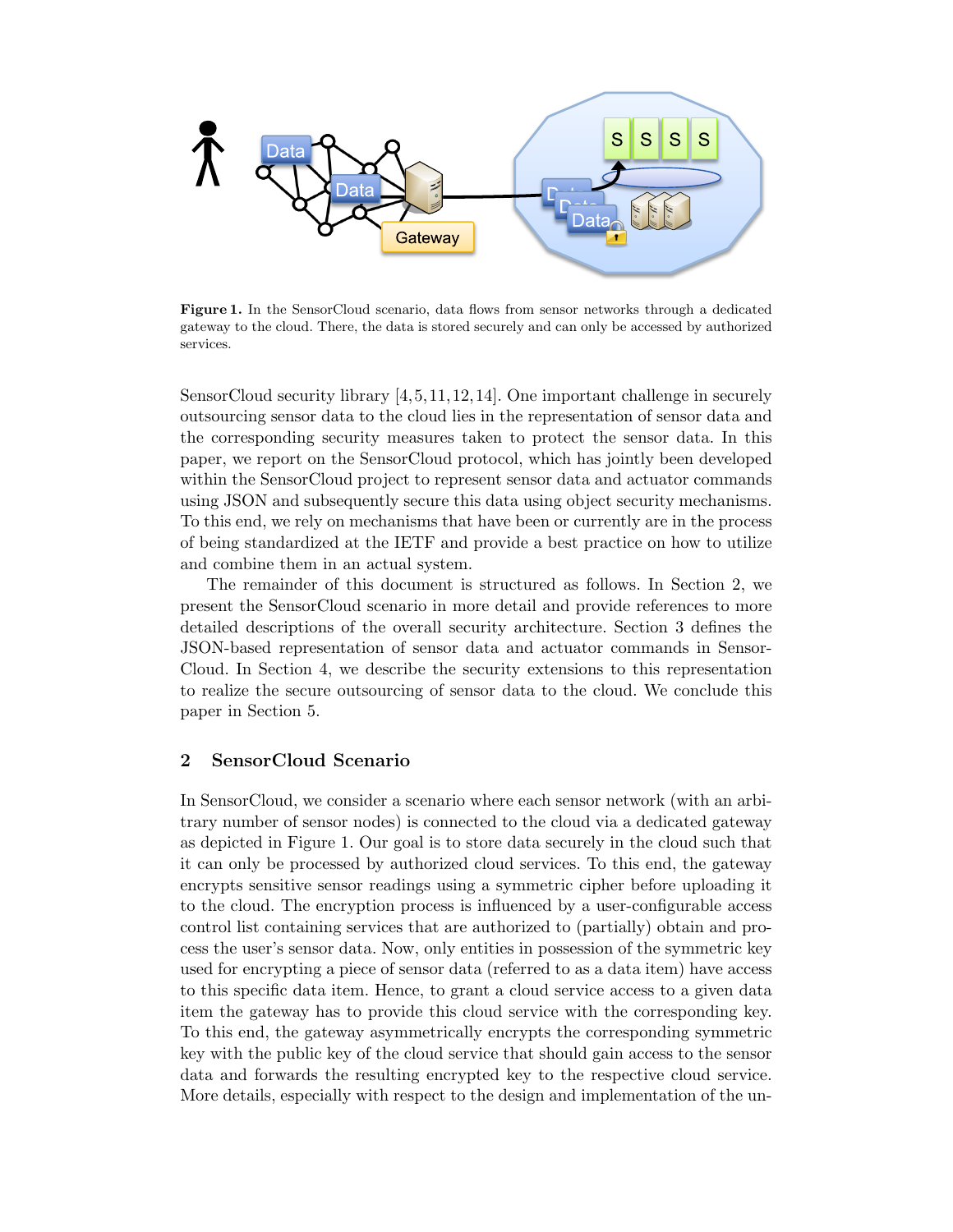derlying security architecture as well as our choice of cryptographic primitives, can be found in the corresponding publications [11, 12, 14].

Notably, sensor data originating from a single (possibly virtual) sensor node can contain multiple sensor readings from different sensors. For example, one data item measured by a meteorological sensor might consist of multiple single sensor readings such as humidity and temperature. Hence, SensorCloud supports the transmission of multiple sensor readings of one sensor node in a single message [5,12]. As a cloud service might only be granted access to parts of the sensor readings, SensorCloud supports the encryption of individual parts of sensor data, thus realizing fine-grained access control.

The processing of sensor data by a cloud service requires the verification of the integrity of received data, the decryption of the symmetric key, and finally the decryption of the actual sensor data. These operations have been implemented in the SensorCloud security library, which allows the transparent decryption of sensor data and the verification of its integrity by a cloud service [5]. It is available as open source software under the MIT license<sup>1</sup>.

## 3 SensorCloud JSON Representation

The remainder of this document defines the JSON-based messages used by the SensorCloud protocol to encode data items as well as additional configuration messages. More precisely, the JSON-based message layout defined by this document is used for both internal communication within the gateway and cloud, respectively, and for communication between those entities.

#### 3.1 Message Definition

The JSON message header MUST be included for transmissions between the gateway and the cloud. It MAY be omitted for internal data exchanges between components.

```
{
    "ver":"<number>", /* specification version */
    "seq":"<number>", /* for message acknowledgments */
    "pl":"[<messages>]" /* actual message payload */
}
```
The field ver contains the version number of the protocol, which defines the structure of the remainder of the message. Hence, whenever the message structure or encapsulated payloads are subject to changes, the version number MUST be increased. The receiving peer MUST support the indicated version number. Otherwise, it SHOULD notify the sending peer that the message was dropped. The version number is a positive integer and is currently defined as 1.

The sequence number seq is currently unused and MUST therefore be set to 0. However, it enables end-to-end acknowledgments at the application layer. The corresponding retransmission mechanism will need to be developed in the future. If used, seq is a positive integer that MUST be increased by one for each JSON

 $^{\rm 1}$  https://code.comsys.rwth-aachen.de/redmine/projects/scslib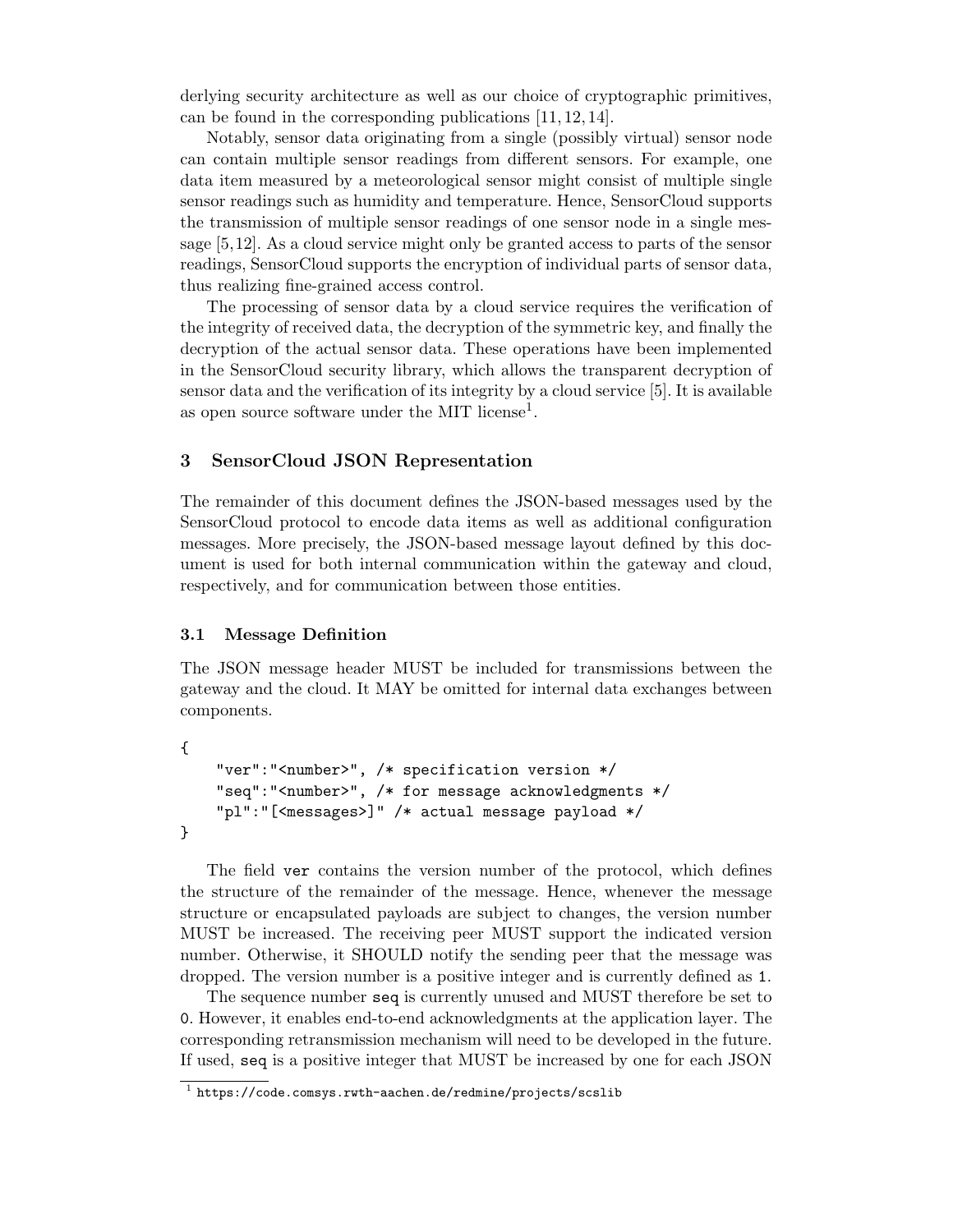message header sent. A potential wrap-around of the sequence number is to be expected and implementations MUST interpret this case as an incrementation of the sequence number.

The messages to be transmitted using one header are stored within an array in the field pl. Section 3.2 defines a list of message types supported by SensorCloud. Additional message types can be defined as necessary. Messages MUST contain the field typ to indicate their message type for message processing purposes. Moreover, they MUST include the gw field to indicate the gateway device that participates in the communication. Among other aspects, this information is required for applying object security measures. Note that multiple messages of different types can be batched using one message header in order to reduce the overall communication overhead.

## 3.2 Defined Message Types

Each message indicates its message type via the field typ, which MUST be included in any message. The message type is a positive integer value and can currently take one of the values described in Table 1.

| Value | Semantics                |
|-------|--------------------------|
| 1     | Sensor Data Message      |
| 2     | Sensor Data Request      |
| 3     | Configuration Message    |
| 4     | Actuator Command         |
| 5     | <b>Actuator Response</b> |
| 400   | Data Key Upload          |
| 401   | Data Key Download        |
| 402   | Public Key Download      |
| 403   | Public Key Response      |

Table 1. Message types defined for the SensorCloud protocol.

The remainder of this section defines the structure of messages of the respective types in detail. Section 3.3 describes messages carrying sensor data while Section 3.4 defines sensor data queries to be sent by cloud services. Section 3.5 defines configuration messages sent to describe the layout of sensor data originating from single sensor nodes. Afterwards, Section 3.6 and Section 3.7 describe commands to be sent to sensor nodes with actuation capabilities and the format of responses to such commands, respectively. We finally describe messages related to the management of cryptographic keys as a part of the security extensions in Section 4.3.

## 3.3 Transmitting Sensor Data

For sensor data, the JSON representation is strongly based on the JSON definitions of the Media Types for Sensor Markup Language (SenML) [15]. SenML is currently being standardized at the IETF. Only a short example is discussed here to show how SenML integrates into the sensor data representation of Sensor-Cloud. For specifics about the SenML representation, reading Section 6 of the corresponding SenML draft [15] is strongly encouraged.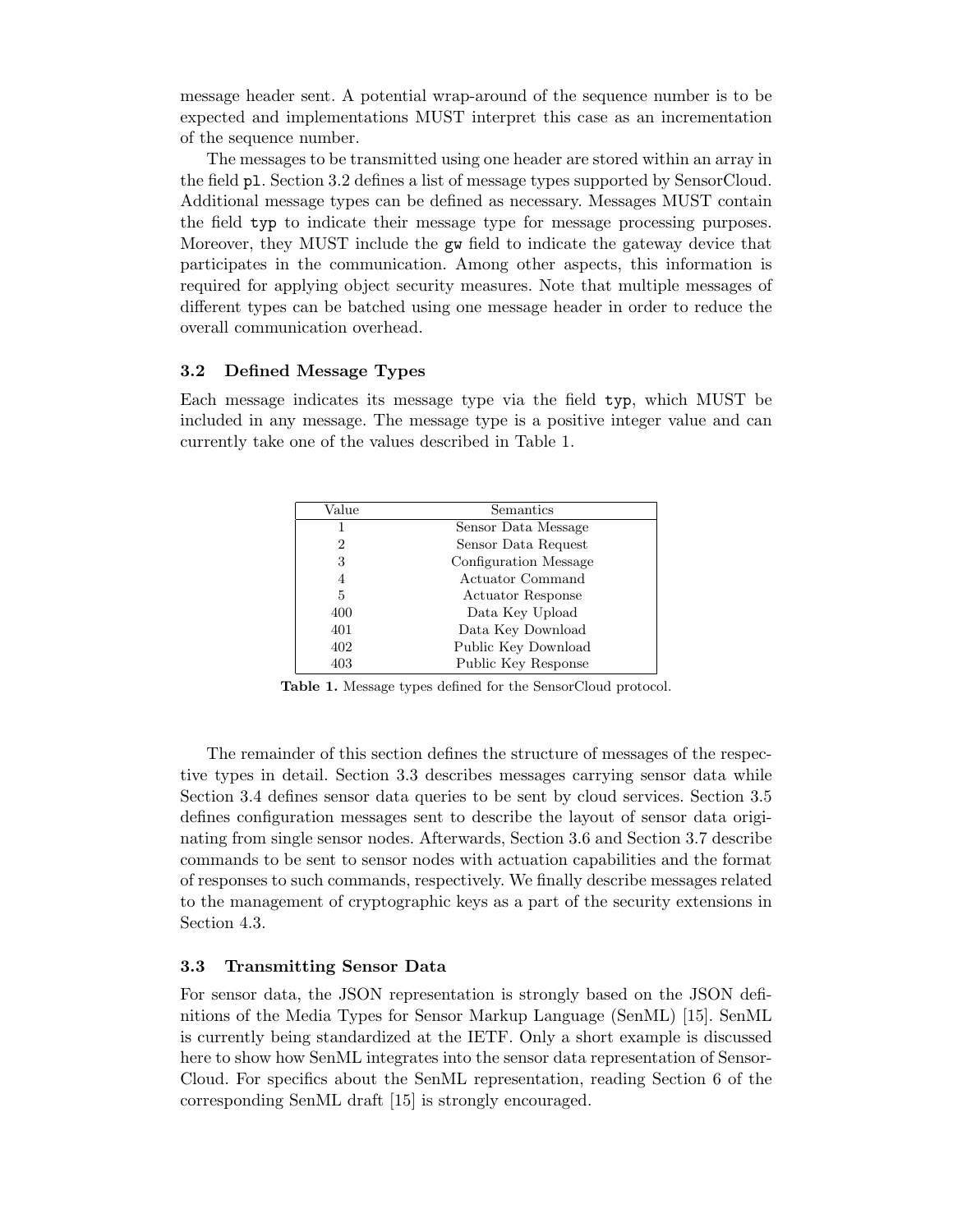```
{
    "typ":"1", /* type of the message payload */
    "gw":"<string>", /* unique gateway ID */
    "bn":"<string>", /* sensor device ID */
    "bt":"<number>", /* base time of sensor readings */
    "e":[{
        "n":"<string>", /* sensor ID */
        "t":"<number>", /* optional time value */
        "sv":"<string>" /* sensed value as string */
    }]
}
```
Each message encodes one data item, i.e., one piece of sensor data as described in Section 2. Each data item starts with the field typ, which is always set to 1, indicating that the message contains sensor data to be uploaded. The fields src and bn contain the unique identifier of the processing gateway and the identifier of the originating sensor device, respectively. The sensor device identifier bn thereby MUST be unique on a per-gateway basis. Data items also carry a timestamp bt, a positive integer denoting the time (in milliseconds since UNIX epoch) at which the oldest sensor reading within the data item was measured.

Sensor data from a single (virtual) sensor device can consist of readings from multiple sensors of the same device (e.g., humidity and temperature), a series of sensor readings from the same sensor, or a combination of the two. Each sensor reading is encoded as a JSON object in the array e. The name field n thereby allows to identify the specific sensor, whereas t allows to identify the time offset (in milliseconds) of a sensor reading relative to the base time bt. Objects in the array e MUST be ordered according to an ascending alphanumeric order with respect to the field **n**. If **n** is equal for multiple sensor readings, these elements MUST be ordered in ascending order of the time value t. The array e MUST NOT contain two or more elements with the same combination of n and t values. Hence, the granularity of t MUST be sufficient to guarantee this property. In SensorCloud, the granularity of t is milliseconds. Moreover, the individual JSON identifiers MUST appear in the order shown above. This order is required to preserve the payload structure to enable cryptographically verifying the data item's integrity later on.

The actual sensed data is stored in the field sv (string value). SenML already defines a number of primitive data types and sv is only one of them. Other data types such as bv (boolean value) may be used as well, but are currently not supported by SensorCloud. However, using different data types can aid casting of the sensed value in typed programming languages.

#### 3.4 Requesting Sensor Data

Third-party services can query the cloud for sets of data items to process them. The cloud, holding a replica of the data owner's access control list (cf. Section 2), then returns the data items that are specified in the query and accessible by the service (to unburden the service from attempting to decrypt unaccessible data items). Data item queries have the following structure, which is based on the structure of data items: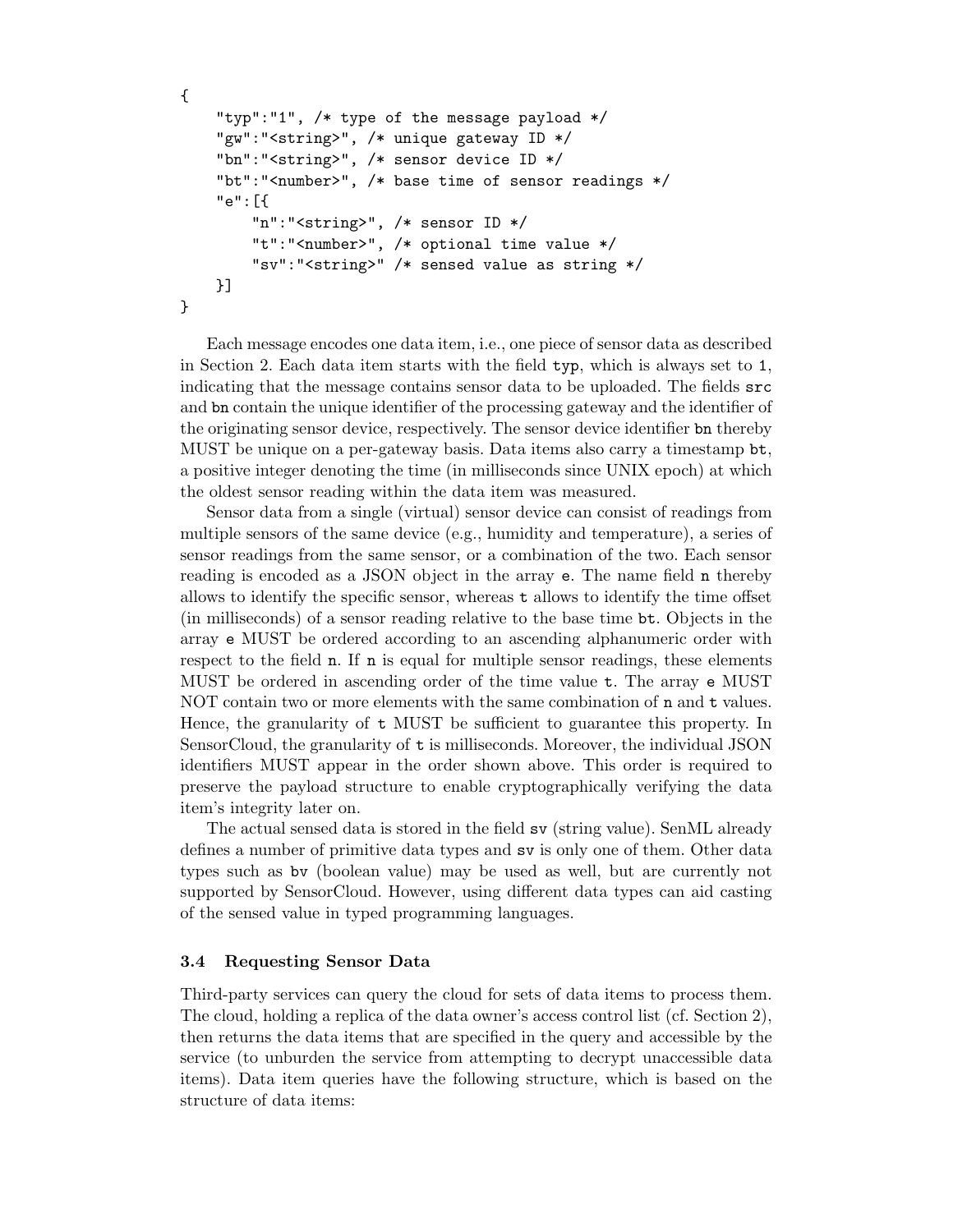```
{
    "typ":"2", /* payload is a sensor data request */
    "gw":"<string>", /* unique gateway ID */
    "srv":"<string>", /* unique service ID */
    "lim":"<number>", /* response length limit */
    "off":"<number>", /* offset in specified sensor data stream */
    "bt":["<number>"], /* base time of sensor readings */
    "bn":["<string>"], /* sensor device IDs */
    "e":[{
        "n":"<string>", /* sensor IDs */
    }]
}
```
Sensor data requests always have a message type typ of 2. The fields srv and gw specify the service requesting sensor data and the gateway responsible for the queried sensor data, respectively. The fields lim (limit) and off (offset) MAY be used by the requesting service to further control the query. If lim is specified, the cloud MUST NOT return more than the specified number of data items in the response. If lim is not given, the cloud SHOULD return the whole response, i.e., all currently available data items matching the query. Furthermore, the cloud MUST ignore the first off-many data items it would include in the response. If off is not given, its default value is 0.

The remaining fields define the query itself. The base time array bt specifies a time range for the creation times of data items (as given by the field bt, c.f. Section 3.3) to be included in the response. The maximum length of bt is two; in this case, the first element specifies the lower time bound and the second element specifies the upper time bound in milliseconds elapsed since UNIX epoch, respectively. Note that both bounds are including, i.e., data items to be included in the response have a value of bt that is larger than or equal to the lower bound and smaller than or equal to the upper bound, respectively. If only one element is given, it is treated as the lower time bound for the data item creation time. If bt is empty or not given, all data items matching by other criteria are to be returned. The array bn specifies a set of identifiers of sensor nodes whose sensor readings shall be processed by the querying cloud service. For instance, the affected sensor nodes can be derived from the cloud's copy of the data owner's access control list. However, the exact specification of how services obtain the required sensor node identifiers is out of the scope of the SensorCloud protocol. The array e contains JSON objects each containing a sensor identifier. The cloud MUST return only those data items that have been sensed by the sensors specified in the array e. In summary, when receiving a query the cloud MUST return exactly those data items that (a) have been created within the timespan given by bt, (b) originate from a sensor node given in bn, and (c) contain measurements by sensors of a type specified in the array e.

## 3.5 Configuration Definition

SensorCloud uses dedicated configuration messages to define the layout of sensor data readings emitted by a specific sensor device. This way, sensor networks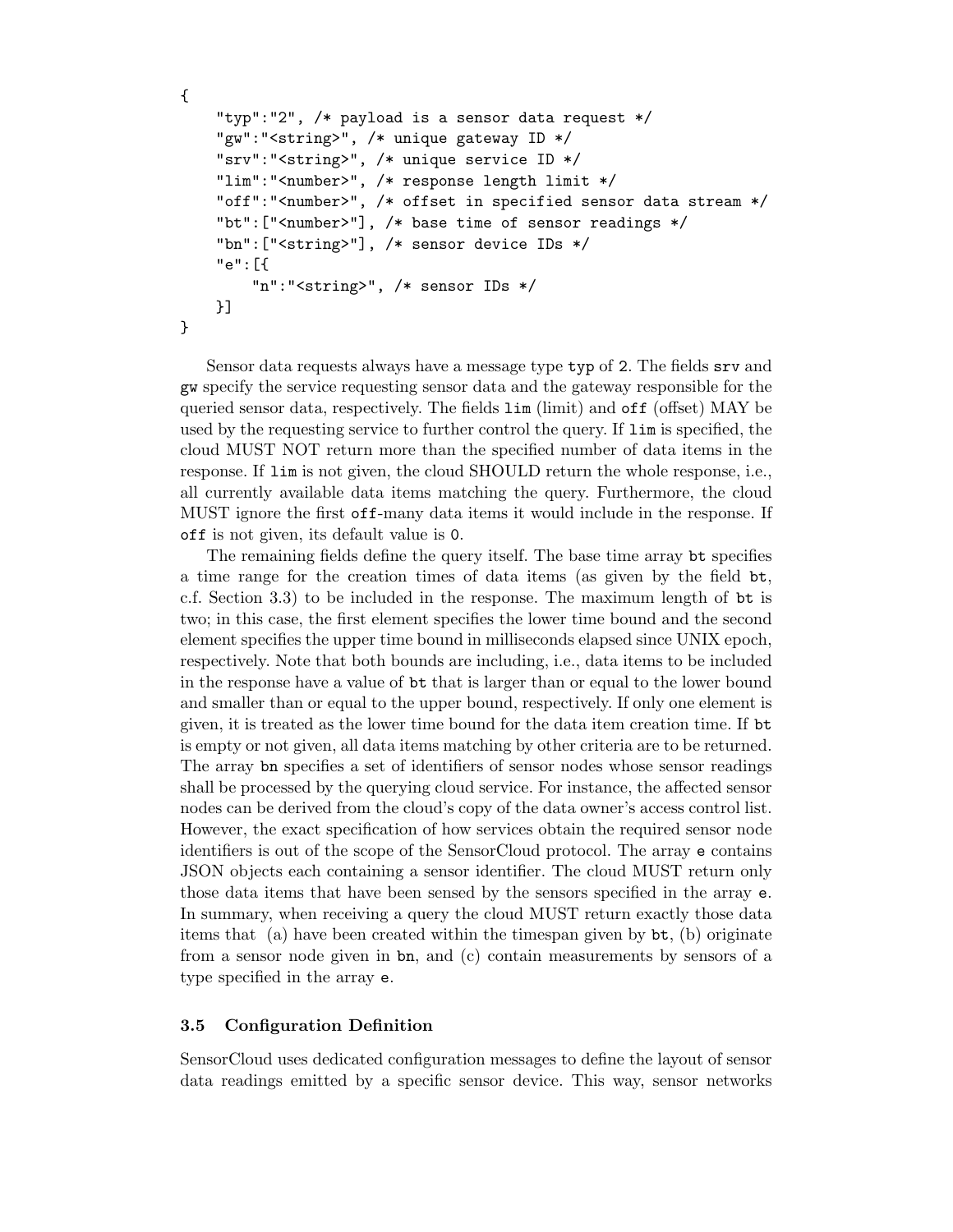consisting of devices with heterogeneous capabilities can be accounted for. The structure of configuration messages is as follows:

```
{
    "typ":"3", /* payload is a configuration message */
    "gw":"<string>", /* unique gateway ID */
    "bn":"<string>", /* sensor device ID */
    "js":"<string>", /* JSON schema */
}
```
Configuration messages always use the message type 3 in the field typ. The fields gw and bn contain the unique identifier of the processing gateway and the identifier of the addressed sensor device, respectively. The field js contains the JSON schema specifying the structure of sensor data read by the sensor device that is uniquely identified by the combination of gw and bn.

### 3.6 Actuator Command Definition

Sensor network devices can also be equipped with actuators, allowing authorized entities, e.g., cloud services authorized by the sensor network owner, to externally trigger certain actions based on current sensor measurements. In SensorCloud, actuator messages are used to forward actuator commands. Their structure is based on the structure of sensor data payloads and looks as follows:

```
{
    "typ":"4", /* type of the message payload */
    "gw":"<string>", /* unique gateway ID */
    "srv":"<string>", /* unique service ID */
    "bn":"<string>", /* actuator device ID */
    "seq":"<number>", /* Sequence number (optional) */
    "fn":"<string>", /* Function name (optional) */
    "e":[{
        "n":"<string>", /* Parameter key */
        "sv":"<string>" /* Parameter value */
    }]
}
```
Actuator command messages use a message type typ of 4. The field gw specifies the destination gateway for the actuator command. The destination gateway decides whether or not to forward an actuator command based on internal access control lists containing those cloud services that have been authorized by the data owner to access fractions of her sensor data. The field srv contains a unique identifier of the triggering cloud service to allow the gateway to match the actuator command to an entry in the access control list. The actuator device to execute the command can be uniquely identified by the destination gateway by considering the field bn. Optionally, an actuator command can also carry a sequence number seq, which is used by cloud services if a response to the command is expected, e.g., an acknowledgment. In this case, the cloud service MUST ensure that seq is chosen in a way that the mapping between actuator commands sent and responses received is unambiguous. The optional field fn MAY be used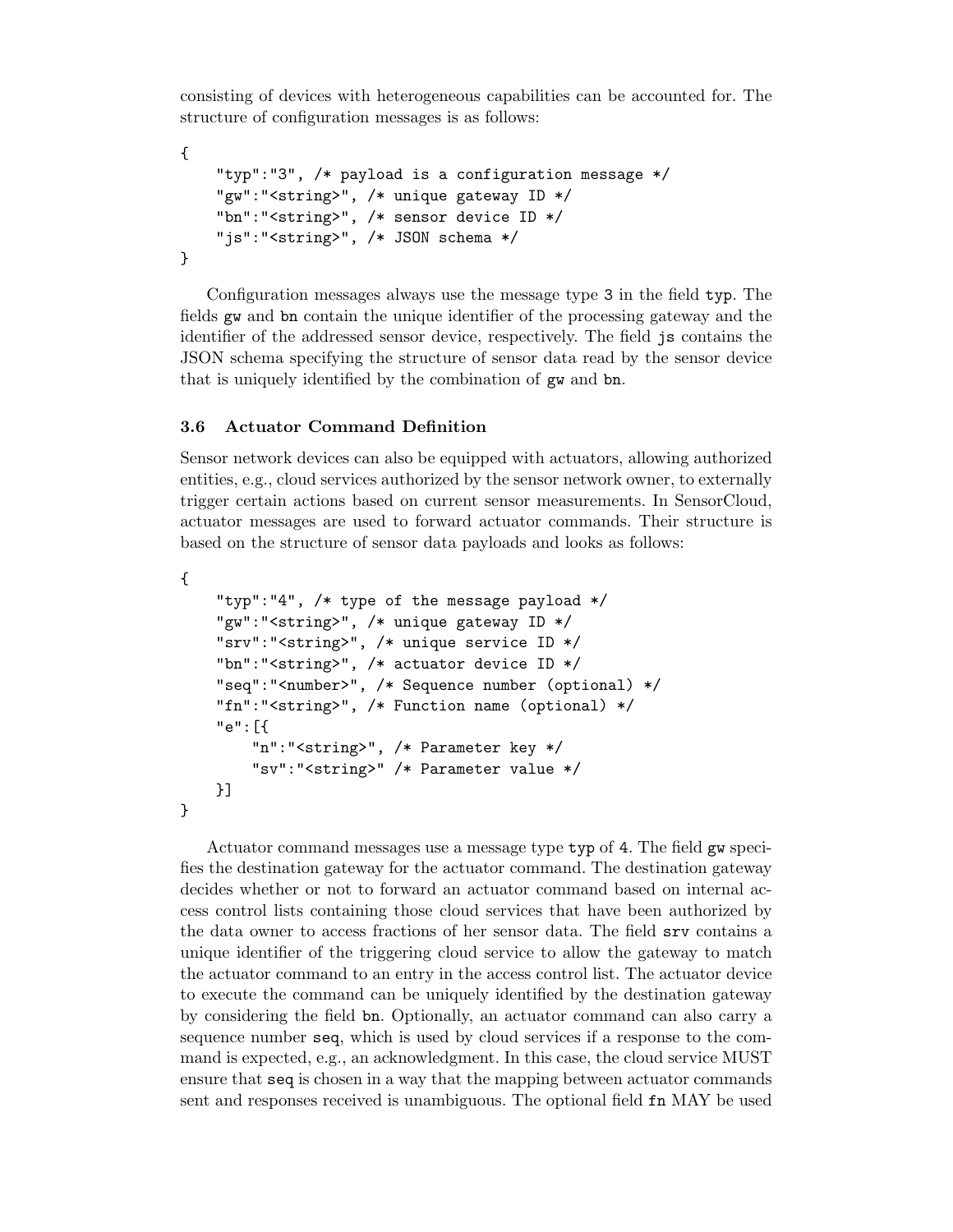to specify the name or identifier of a function to be called at the gateway for RPC-like interactions [3]. The array e contains a set of parameters in the form of key-value pairs (n as key, sv as value) that shall be passed to the called function. If fn is not included, the default behavior is to set the parameters given by the fields n in e at the actuator bn to the respective values sv.

Each actuator command message may only contain a single actuator command. If multiple actuator commands are to be initiated, multiple messages of type 4 can be batched using a single message header, which was defined in Section 3.1.

#### 3.7 Actuator Response Definition

Actuator commands in SensorCloud can trigger actuator responses, e.g., acknowledging a successful execution of the triggered action. In such a case, an actuator response is sent to the originating cloud service, thereby enabling RPC-like interactions [3]. Note that the sequence number seq MUST be set in the corresponding actuator command in order to enable the receiving service to match the response to the corresponding request. The structure of an actuator response message is as follows, in analogy to the structure of an actuator command message:

```
{
    "typ":"5", /* type of the message payload */
    "gw":"<string>", /* unique gateway ID */
    "srv":"<string>", /* unique service ID */
    "bn":"<string>", /* actuator device ID */
    "seq":"<string>", /* Sequence number */
    "fn":"<string>", /* Function name (optional) */
    "e":[{
        "n":"<string>", /* name */
        "sv":"<string>" /* value as string */
    }]
}
```
To denote an actuator response message, its message type typ has the fixed value of 5. The fields gw and srv denote the unique identifiers of the gateway and cloud service involved in the actuator command, respectively. These fields are copied from the corresponding actuator command message. Additionally, the fields bn, seq, and fn are copied from the actuator command message to enable the cloud service receiving the response to map it to any pending state it holds for the actuator command. If fn is not included in the original actuator command message, it is also not included in the response and the service assumes that the actuator responds to only setting the parameter values specified in the actuator command message. The array e contains a (possibly empty) set of return values from the previously called function. For instance, this array can contain an error message (e.g., n is set to "err" and sv contains an error code or error message).

Each actuator command response may only refer to a single actuator command. Analogously to actuator command messages, multiple actuator command responses can be batched using a single message header as defined in Section 3.1.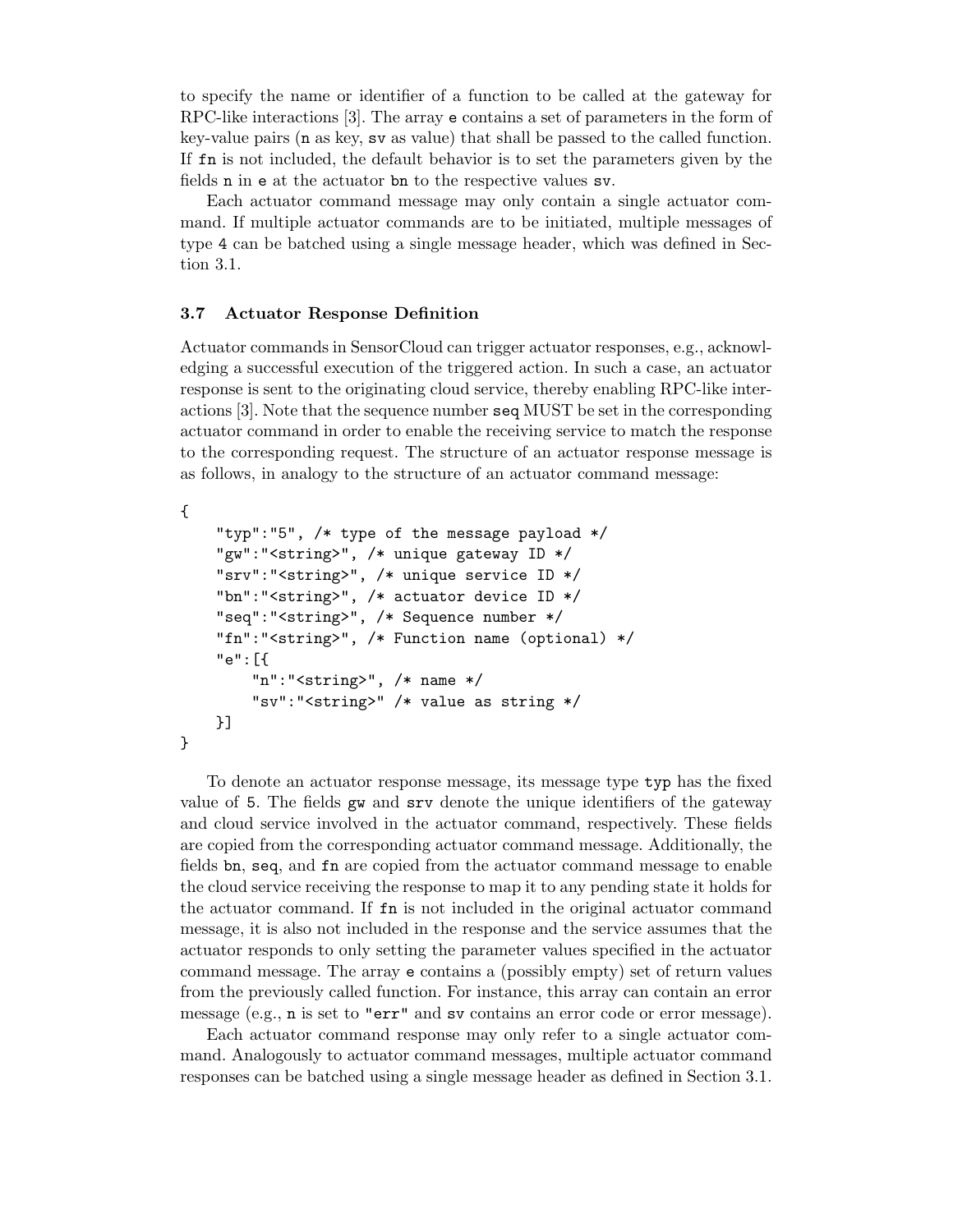## 4 Security Extensions

SensorCloud bases the protection of sensitive sensor readings on specifications of the JOSE WG at the IETF. More precisely, JSON Web Encryption (JWE) [17] is employed to encrypt sensitive sensor information, whereas integrity protection and authentication for the complete data item is provided via JSON Web Signature (JWS) [16]. For specifics, reading the respective specifications  $[16, 17]$  is strongly encouraged. In the following, we first describe the integration of JWE into the SensorCloud protocol in Section 4.1, then Section 4.2 documents how JWS is used in this protocol, and finally Section 4.3 describes the key management in SensorCloud.

## 4.1 Encryption

If values are to be encrypted, JWE extends the data item with information about the ciphersuite used as specified by the JWE JSON Serialization. Furthermore, any binary data occurring (e.g., ciphertexts or initialization vectors) are encoded using the base64url encoding. Four values are represented in a JWE: the header, initialization vector, ciphertext, and authentication tag. In SensorCloud, JWEencrypted JSON structures are encapsulated in a JSON array ev (encrypted value), replacing the field sv of an unencrypted value:

```
"ev":[{
    "unprotected":{
        "alg":"dir",
        "enc":"AESGCM256",
        "kid":"<string>",
        "typ":"<string>"
    },
    "iv":"<initialization vector (base64url-encoded)>",
    "ciphertext":"<ciphertext (base64url-encoded)>",
    "tag":"<authentication tag (base64url-encoded)>"
}]
```
The JWE header, stored in the field unprotected, contains the fields alg, enc, kid, and typ. This field is not covered by the authentication tag and therefore it does not need to be base64url-encoded. For SensorCloud, we fix the value of the alg (algorithm) field to dir (direct), indicating that the symmetric key used to decrypt the ciphertext is not encrypted asymmetrically itself, i.e., the given keying material is passed directly to the ciphersuite given by the field enc. The ciphersuite is fixed as AESGCM256, i.e., AES with keys of length 256 bit using the Galois Counter Mode (GCM). The field kid (key identifier) is used to store the identifier of the key used for encryption, i.e., its SHA-1 hash value. The field typ encodes the data type of the encrypted value, e.g., sv in SensorCloud. The initialization vector used during the symmetric encryption is stored in the field iv, whereas tag holds the authentication tag, which is optionally used depending on the AES mode of operation, e.g., GCM. Finally, ciphertext contains the encrypted value itself. For example, if one sensor reading is to be encrypted and one is not, this gives the following representation: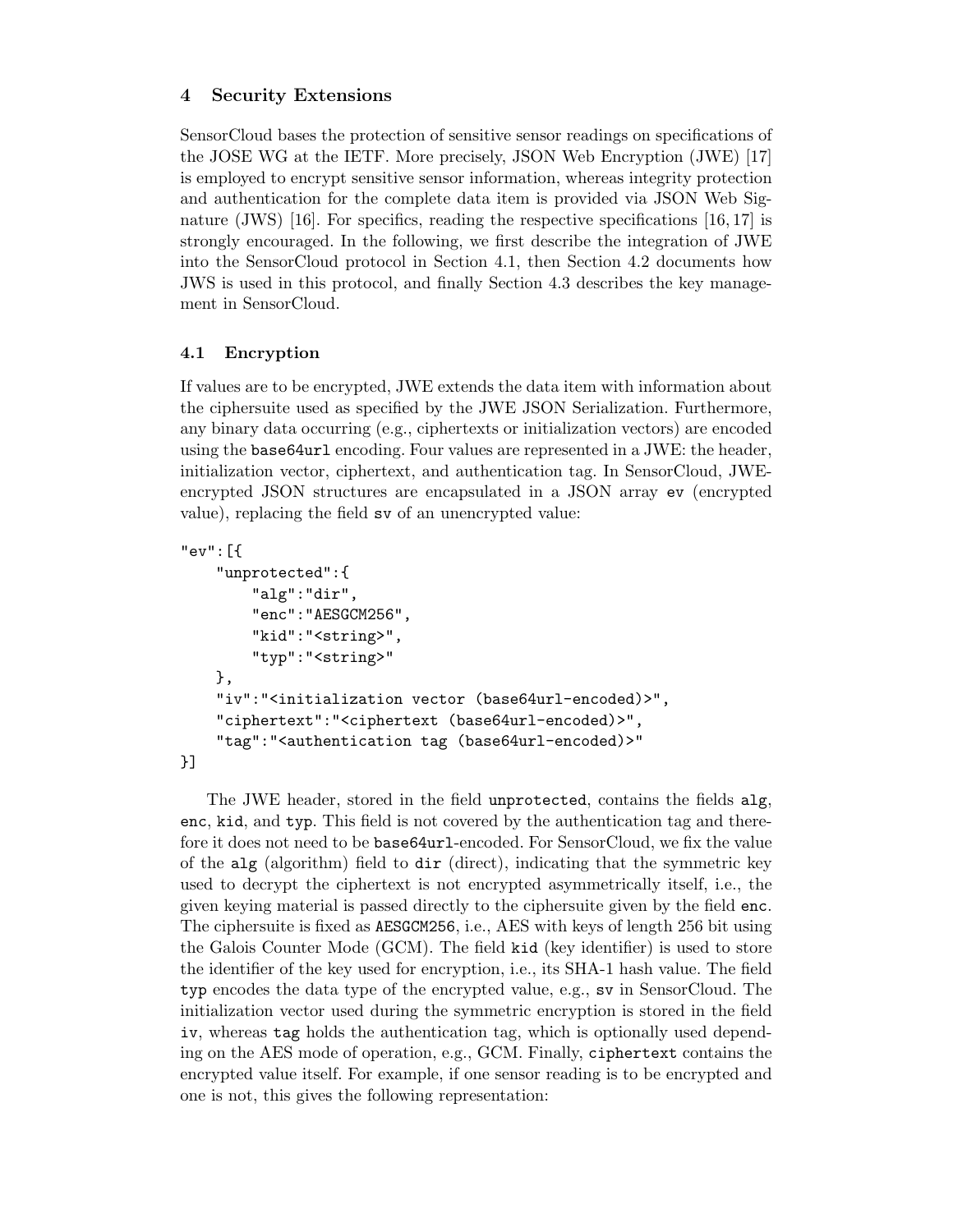```
{
    "typ":"1",
    "gw":"<string>",
    "bn":"<string>",
    "bt":"<number>",
    "e":[
    {
        "n":"<string>",
        "ev":[
        {
             "unprotected":
            {
                 "alg":"dir",
                 "enc":"AESGCM256",
                 "kid":"<string>",
                 "typ":"sv"
            },
            "iv":"<string (base64url-encoded)>",
            "ciphertext":"<string (base64url-encoded)>",
             "tag":"<string (base64url-encoded)>"
        }]
    },
    {
        "n":"<string>",
        "sv":"<string>"
    }]
}
```
After decryption, the field identifier ev is replaced with the typ given in the unprotected header, i.e., sv in SensorCloud and the field's content is replaced with the decrypted value. Then, the data item can be processed normally.

Advanced Encryption Schemes. SensorCloud allows for two more advanced schemes for the encryption of sensor data: encrypting the whole measurement array of one data item and packing the encryptions of multiple values into one JWE object.

The definition of ev also allows to encrypt the array e in the sensor data payload in its entirety instead of on a per-sensor-reading basis. In this case, the plaintext is composed of a canonical serialization of the array e and the JWE object ev replaces the array e. This reduces the encryption overhead in comparison to the case where each sensor value is encrypted separately. However, the trade-off is that information about the individual sensor readings, e.g., the sensor identifier n, is encrypted as well, hence selectively processing only subsets of the sensed data is not possible anymore without decrypting the whole array. Thus, the encryption of the entire e array is discouraged.

Additionally, the use of ev is not restricted to only encrypting single sensor readings. Instead, the definition also allows for multiple fields to be encrypted and encapsulated in a single ev array if they are at the same JSON hierarchy level.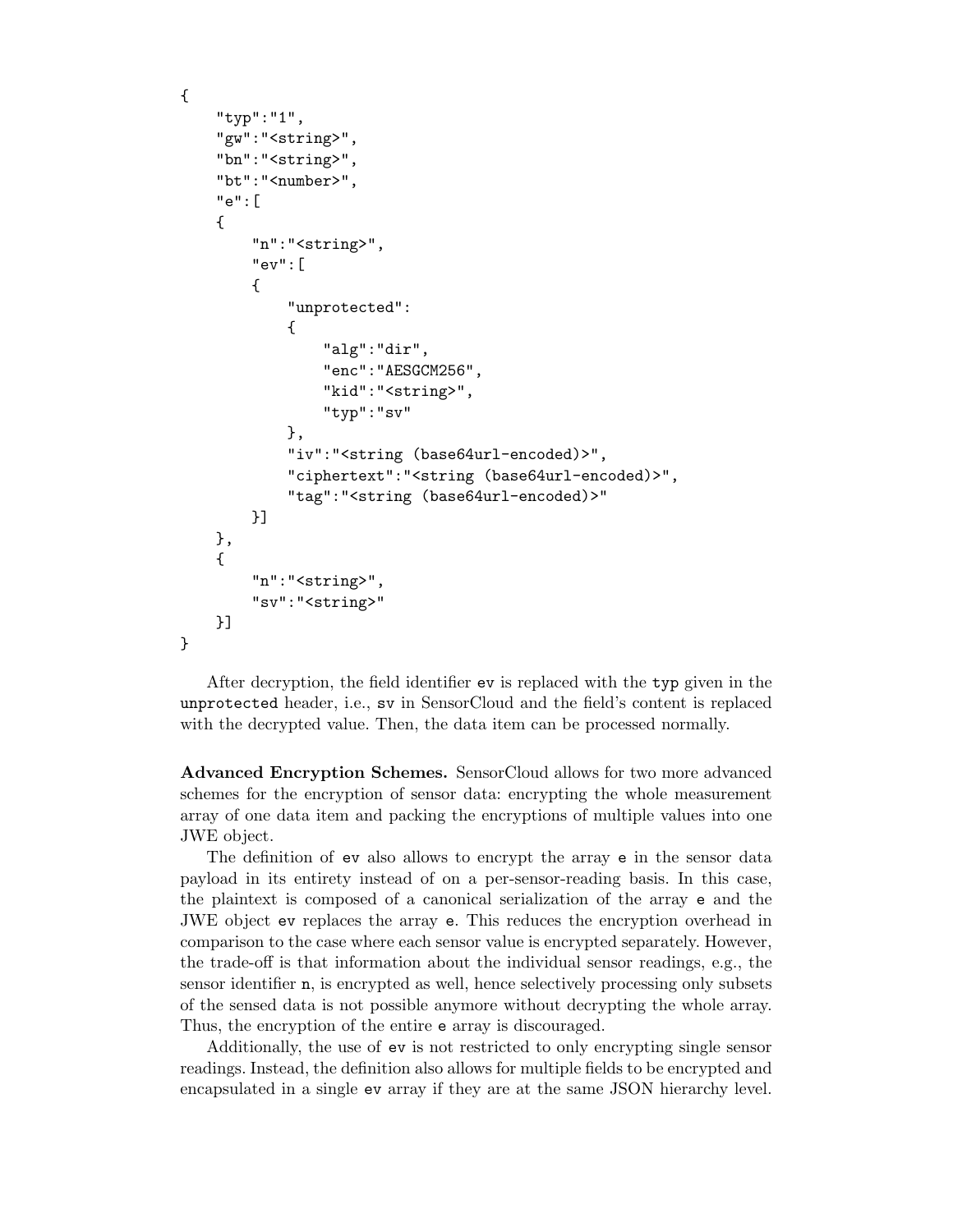In SensorCloud, the encryption of non-sensor-value fields (e.g. gw, bt) within a data item is discouraged because they contain important information necessary for indexing of sensor data in the cloud. However, configuration messages may contain fields more suited for encryption. To further clarify the use of ev with multiple sensitive fields at the same hierarchy level, assume that a configuration message is extended with an additional field ref:

```
{
    "typ":"3",
    "gw":"<string>",
    "bn":"<string>",
    "ref":"<string>", /* reference ID */
    "js":"<string>", /* JSON schema */
}
```
Further assume that both fields ref and js contain sensitive data and must therefore be encrypted. This yields the following encrypted representation, where both encrypted values are packed into the same array ev:

```
{
    "typ":"3",
    "gw":"<string>",
    "bn":"<string>",
    "ev":[
    {
        "unprotected":
        {
            "alg":"dir",
            "enc":"AESGCM256",
            "kid":"<string>",
            "typ":"ref"
        },
        "iv":"<string (base64url-encoded)>",
        "ciphertext":"<string (base64url-encoded)>",
        "tag":"<string (base64url-encoded)>"
    },
    {
        "unprotected":
        {
            "alg":"dir",
            "enc":"AESGCM256",
            "kid":"<string>",
            "typ":"js"
        },
        "iv":"<string (base64url-encoded)>",
        "ciphertext":"<string (base64url-encoded)>",
        "tag":"<string (base64url-encoded)>"
    }]
}
```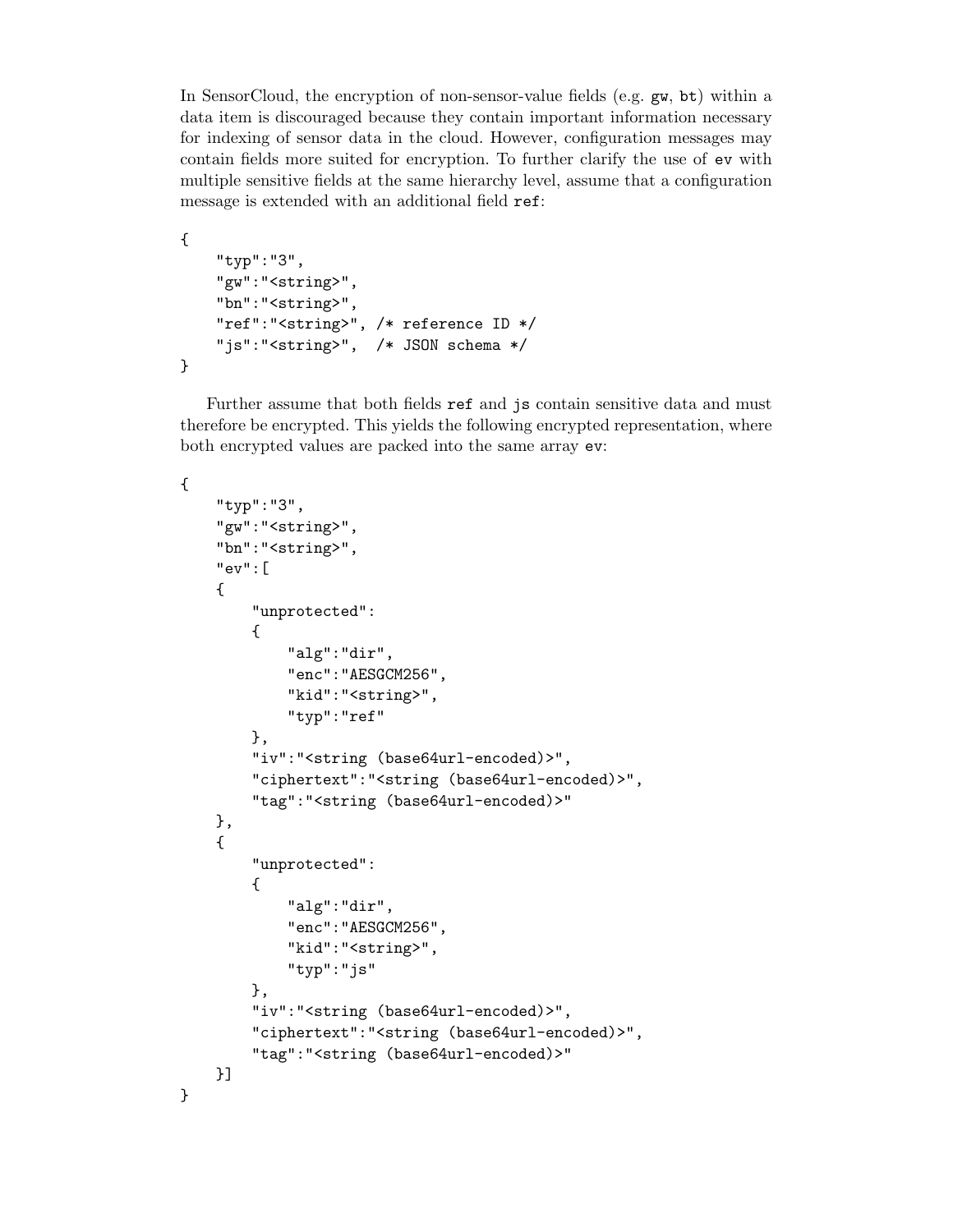In addition to the case mentioned above, a message can also contain multiple ev arrays as long as they do not fall into the same scope, e.g., they are not on the same hierarchy level or a certain value in multiple objects in an array shall be encrypted. Each ev array thereby contains all encrypted fields within the same scope. To illustrate this, assume that sensor data messages are extended with two new fields bp and bq, both of which shall be encrypted:

```
"typ":"1",
"gw":"<string>",
"bn":"<string>",
"bt":"<number>",
"bp":"<string>",
"bq":"<string>",
"e":[
{
    "n":"<string>",
    "sv":"<string>"
},
{
    "n":"<string>",
    "sv":"<string>"
}]
```
{

}

In this case, the corresponding encrypted message looks as follows (each value sv is encrypted as well):

```
{
    "typ":"1",
    "gw":"<string>",
    "bn":"<string>",
    "bt":"<number>",
    "ev":[{\ldots / *} encryption of bp */},{\ldots / *} encr. of bq */}],
    "e":[
    {
        "n":"<string>"
        "ev":[{... /* encr. of sv */}]
    },
    {
        "n":"<string>"
        "ev":[{... /* encr. of sv */}]
    }]
}
```
Note that this representation contains three ev fields: one at the first hierarchy level that contains the encrypted values of bp and bq as well as another two that encrypt the individual sensor readings, respectively.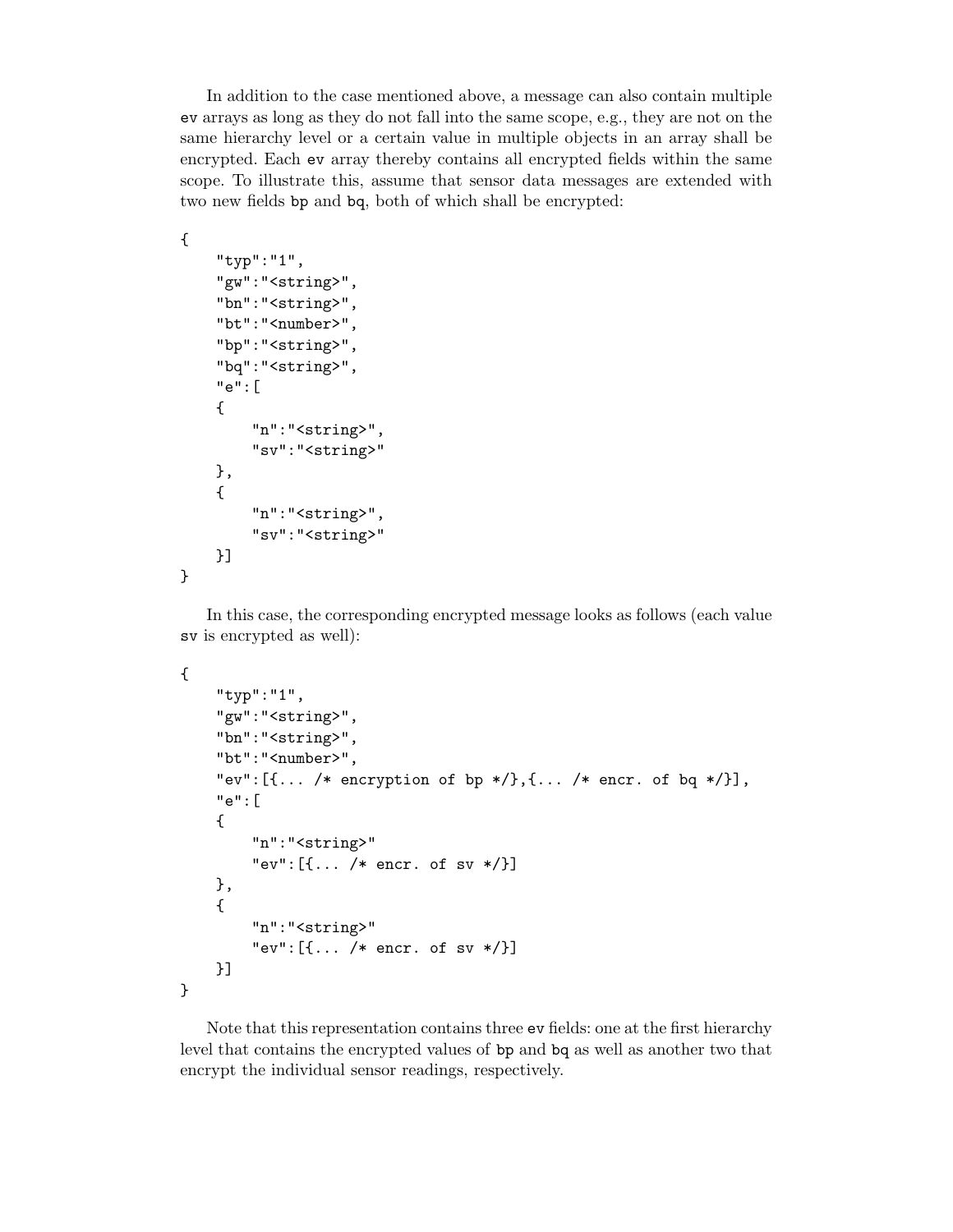## 4.2 Signing

In order to protect message integrity, messages can be signed digitally by their respective senders. How to digitally sign JSON objects such as SensorCloud messages is specified by JSON Web Signatures (JWS) [16], using the base64url encoding for any binary values that shall be integrity-protected and the signature itself. By signing a message, the message is extended with a field sig containing a JWS header and the signature:

```
"sig":{
    "signatures":[{
        "header":{"alg":"ES256"},
        "signature":"<signature contents (base64url-encoded)>"
    }]
}
```
To provide a sufficient security level until at least the year 2030 [2], Sensor-Cloud signs messages using ECDSA over the elliptic curve P-256 and SHA-256 as the corresponding hash function. This is indicated by the header parameter alg, which is set to "ES256". Due to the SensorCloud limitation to a single signature per message, we limit the length of the signatures array to one element. The key used for signing can be derived from the gateway identifier gw given in the message to be signed. If no gw field exists, the header MUST additionally include a field kid containing the gateway identifier.

By signing each message individually, the receiver of a message is able to verify each message individually after transmission. Furthermore, messages are always signed as a whole. To ensure consistency for signing a message, an empty object sig is appended to the message prior to signing. Additionally, the message is canonicalized following the recommendations of Canonical JSON [19]. Hence, a message may look as follows before the signature algorithm is applied:

{

```
"typ":"1",
"gw":"<string>",
"bn":"<string>",
"bt":"<number>",
"e":[
{
    "n":"<string>",
    "ev":[
    {
        "unprotected":
        {
            "alg":"dir",
            "enc":"AESGCM256",
            "kid":"<string>",
            "typ":"<string>"
        },
        "iv":"<string (base64url-encoded)>",
        "ciphertext":"<string (base64url-encoded)>",
```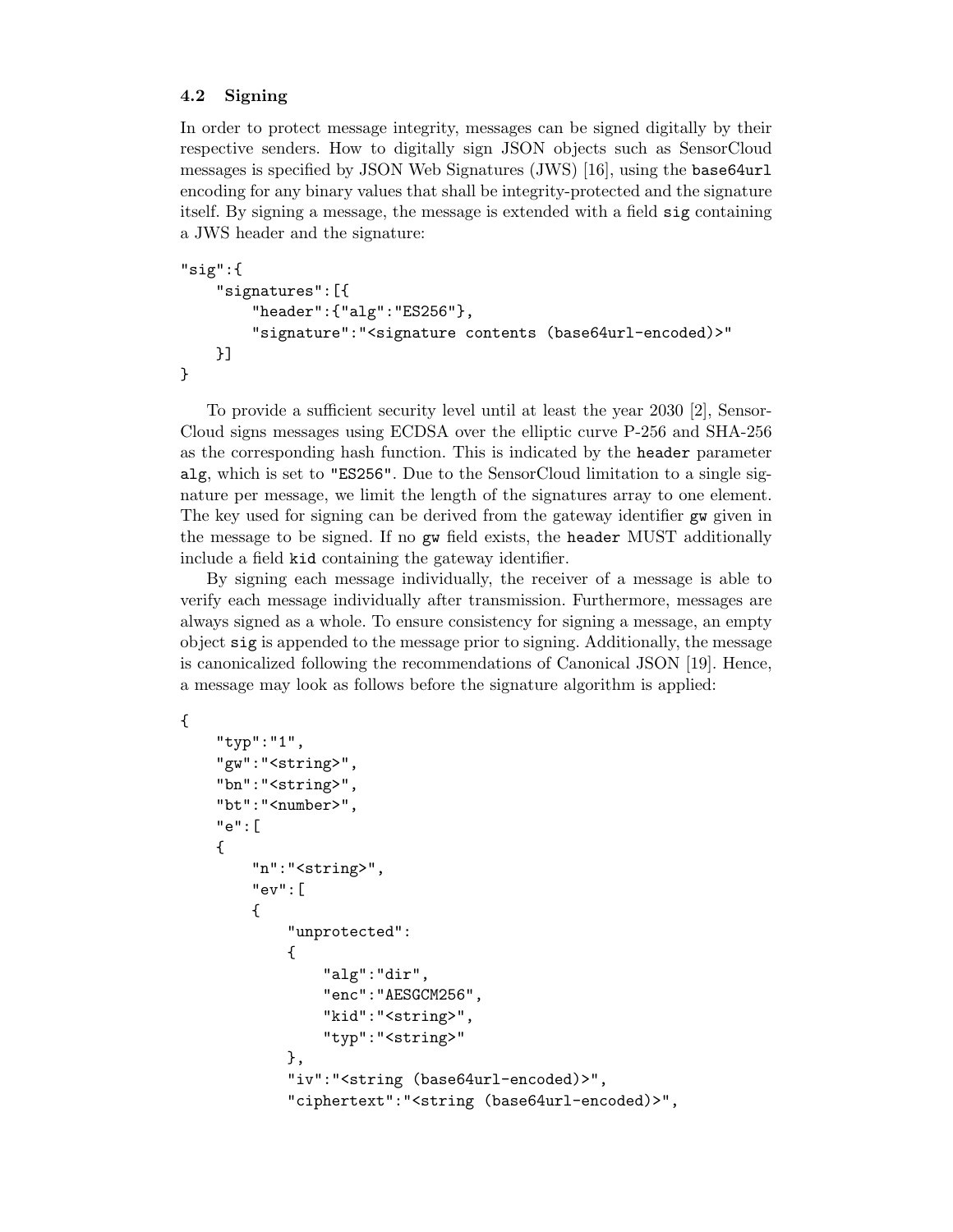```
"tag":"<string (base64url-encoded)>"
        }]
    }],
    "sig":{}
}
```
Then, the signature is computed over the base64url-encoded SHA-256 hash value of the message. Finally, the field sig is filled by including the JWS header and the signature value as the single element of the signatures array:

```
{
```

```
"typ":"1",
    "gw":"<string>",
    "bn":"<string>",
    "bt":"<number>",
    "e":[
    {
        "n":"<string>",
        "ev":[
        {
             "unprotected":
            {
                 "alg":"dir",
                 "enc":"AESGCM256",
                 "kid":"<string>",
                 "typ":"<string>"
            },
            "iv":"<string (base64url-encoded)>",
            "ciphertext":"<string (base64url-encoded)>",
            "tag":"<string (base64url-encoded)>"
        }]
    }],
    "sig":{
        "signatures":[{
             "header":{"alg":"ES256"},
             "signature":"<string (base64url-encoded)>"
        }]
    }
}
```
As a result of this approach, multiple sensor readings SHOULD be split into several messages if they are not to be used or stored together. Otherwise, all sensor readings that previously have been retrieved from the same message have to be collected again to verify a message.

## 4.3 Key Management

In this section, we describe the key management within SensorCloud. First, we define the messages sent for uploading and downloading data keys, respectively.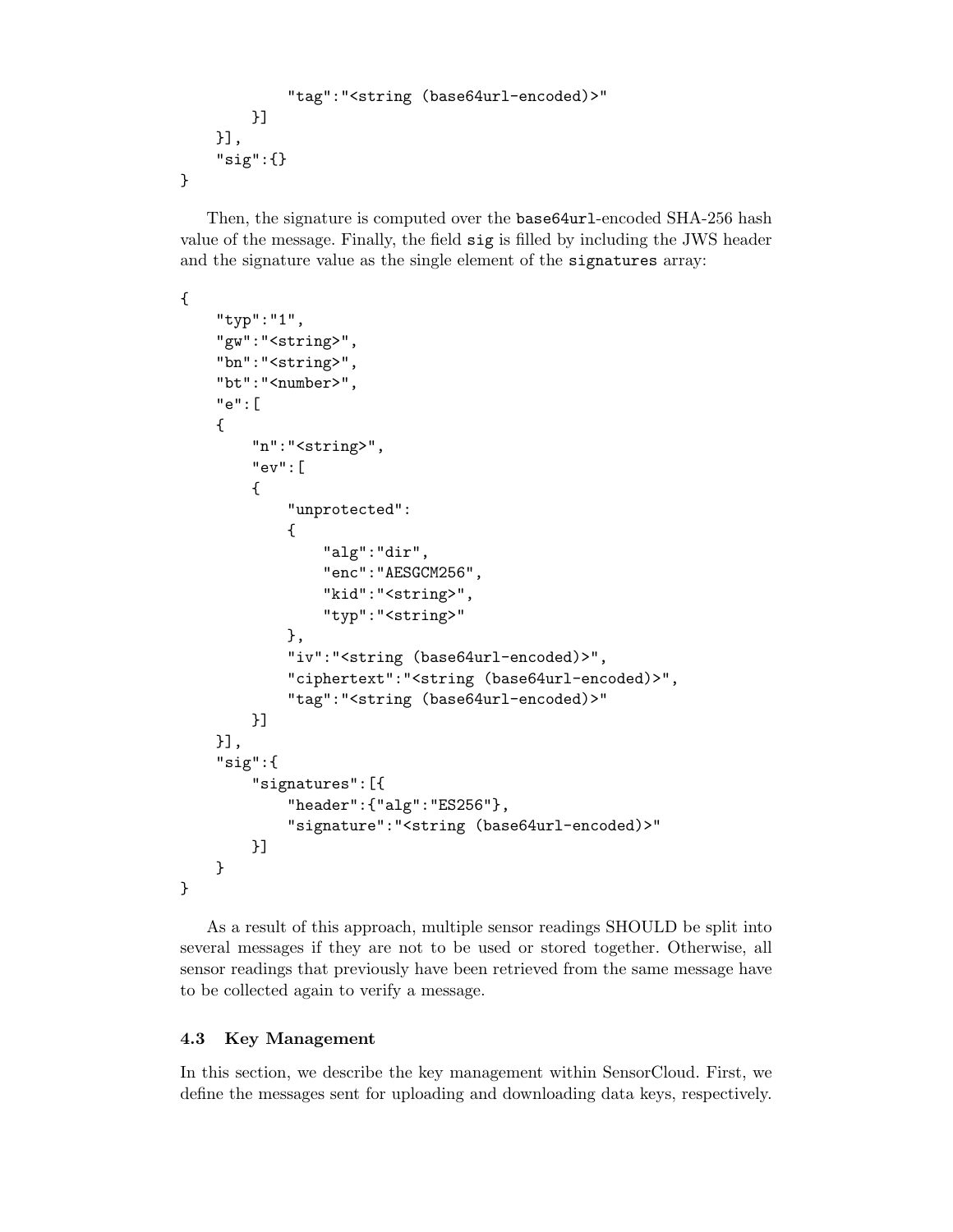In SensorCloud, a data key refers to a symmetric cryptographic key used to encrypt a series of data items. Then, we argue why the SensorCloud protocol does not define a dedicated message to upload public keys of participating entities, i.e., gateways and cloud services. Finally, we define the message to be sent when a participating entity has to download the public key of another entity.

Data Key Upload. Data keys are symmetric keys used to encrypt and decrypt data items. In SensorCloud, gateways periodically exchange the data keys used for different streams of sensor data. In order to enable cloud services to process the uploaded sensor data, gateways need to share data keys with those cloud services that are authorized to access this sensor data. Therefore, for each service authorized to read some sensor data a gateway uploads copies of the needed data keys, encrypted with the respective service's public key, to the cloud. The structure of messages for the upload of a data key is as follows:

```
{
    "typ":"400", /* message type */
    "gw":"<string>", /* gateway ID */
    "srv":"<string>", /* service ID */
    "bt": ["<number>", "<number>"], /* key validity timerange */
    "bn":"<string>", /* sensor node ID */
    "e":[{
        "n":"<string>", /* sensor ID */
        "kid":"<string>", /* key ID */
        "k":"<string (base64url-encoded)>" /* key material */
   ]}
```
}

Upload messages of data keys always have a message type typ of 400. The fields gw and srv hold the unique identifiers of the gateway uploading the encrypted data key and the cloud service that is able to obtain the key, respectively. The array bt specifies a validity timespan for the data key and MUST be of length two, where the first element is the lower bound of the key's validity and the second element is the upper bound, respectively. Both times are given as milliseconds since UNIX epoch and the timespan includes the upper and lower bounds. The gateway SHOULD NOT encrypt data items using a data key that is already expired. The field bn contains the identifier of a sensor node for which new data keys are to be uploaded. In the array e, a new data key for each sensor n on the sensor node referred to by bn can be given by specifying the key's identifier, i.e., its SHA-1 hash value, in the field kid and the keying material (in base64url-encoded form) in the field k. Single sensors of a sensor node MAY be omitted from the array e, e.g., if the readings of different sensors are subject to different security requirements and therefore use data keys of differing validity periods.

Data Key Download. In order to be able to decrypt and then process data items, cloud services must first obtain the respective data keys. To this extend, cloud services send messages of the following structure to the cloud: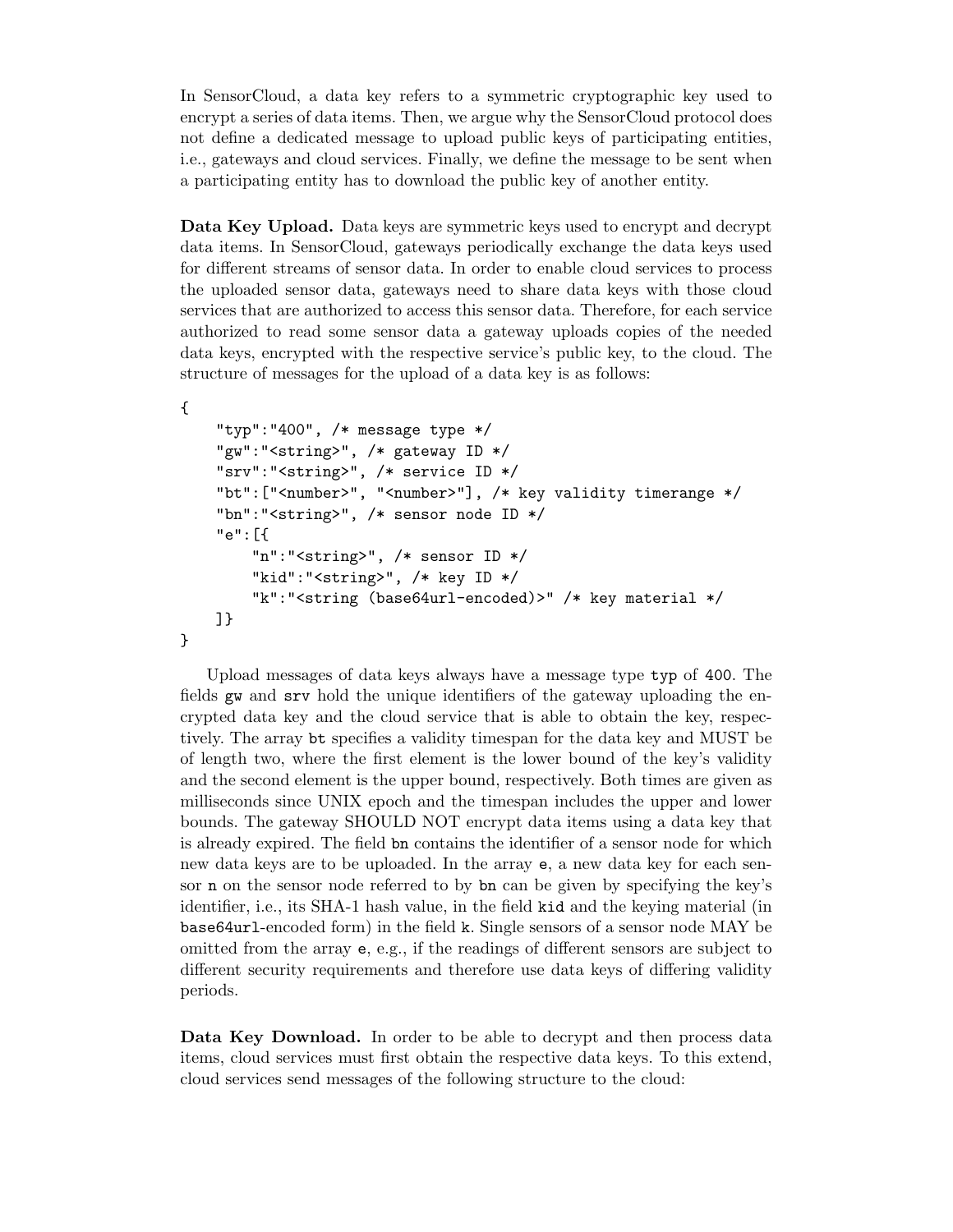```
{
    "typ":"401", /* message type */
    "gw":"<string>", /* gateway ID */
    "srv":"<string>", /* service ID */
    "kid":"<string>", /* key ID */
}
```
The message type typ of 401 indicates a data key download message. In this message, the service identified by srv requests to download the data key identified by kid and managed by the gateway identified by gw from the cloud. The service includes its own identifier into the message in order to enable the cloud to respond with the data key specifically encrypted for the requesting service. Furthermore, the cloud responds with a message of type 400 as specified in the previous section.

Public Key Upload. SensorCloud does not feature a designated upload message for public keys in the SensorCloud protocol. Instead, asymmetric key pairs, which determine an entity's identity, are expected to be issued by the cloud. For instance, the cloud MAY require gateways and services to be registered by other means, e.g., via a web front-end, and issue a client certificate upon successful registration. During this process, the respective data owner or service provider locally creates a key pair and in return obtain the client certificate, which is bound to the data owner or service provider's real identity.

Public Key Download. In contrast to the creation of public keys, their retrieval from the cloud must be an automated process. The corresponding message of the SensorCloud protocol has the following structure:

```
{
    "typ":"402", /* message type */
    "id":"<string>" /* entity ID */
}
```
The message type typ of 402 indicates that a public key is about to be downloaded. The requesting entity specifies the identifier of the entity of which the public key shall be retrieved in the field id. On the one hand, gateways need to request services' public keys in order to provide them with the data keys needed to process sensor data. On the other hand, services need to request a gateway's public key in order to verify the integrity of sensor data downloaded from the cloud.

The cloud then responds with the respective public key, using a message of the following structure:

```
{
    "typ":"403", /* message type */
    "key":"<string (PEM-encoded)>" /* public key */
}
```
The message type typ of 403 indicates a message that contains a public key that is being obtained from the cloud. Furthermore, the field key holds the respective entity's public key encoded using the PEM encoding [18].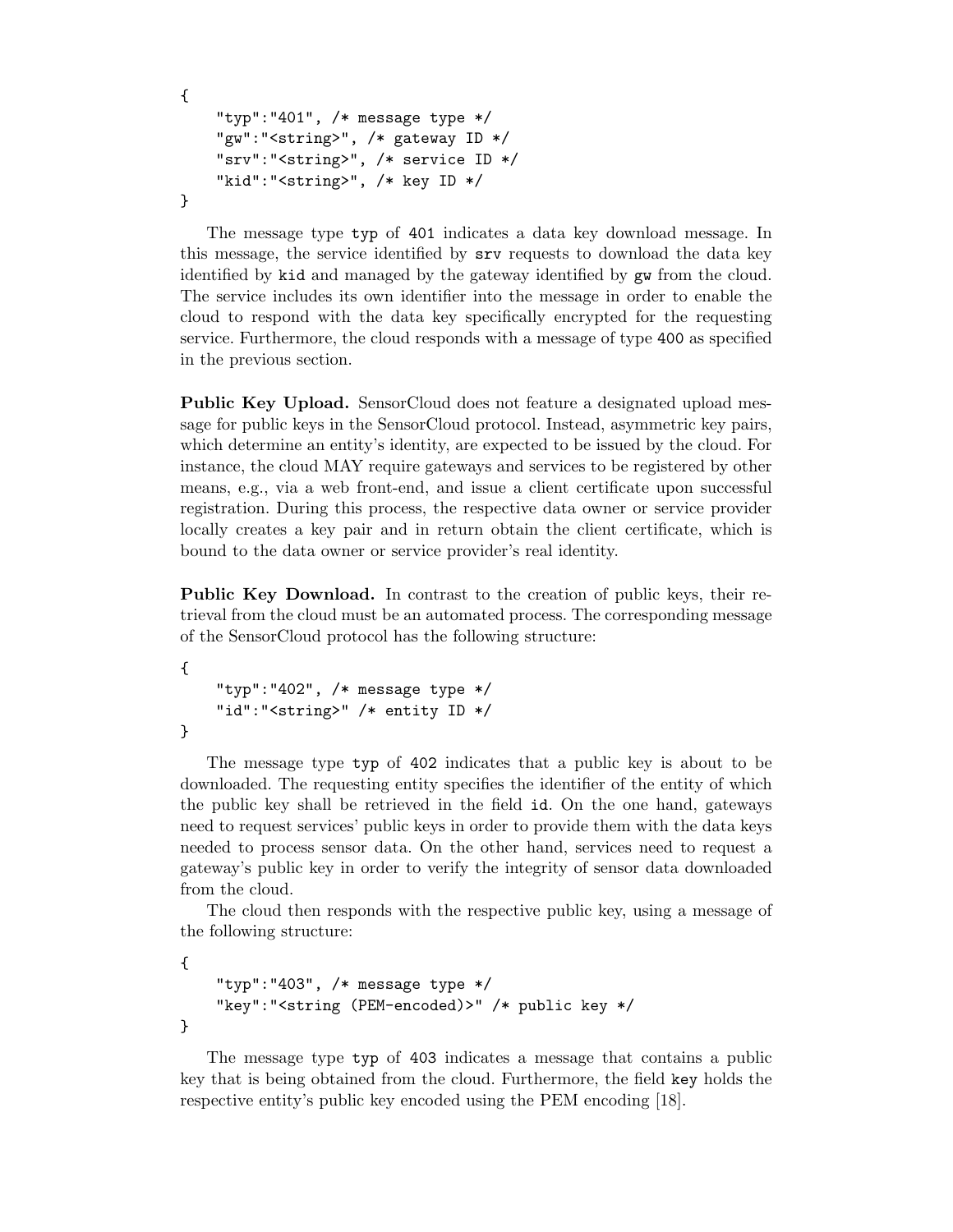## 5 Conclusion

When securely outsourcing sensor data to the cloud, it is important to standardize the representation of sensor data as well as the encoding of the necessary security mechanisms. In this paper, we presented the SensorCloud protocol, which has been developed as a joint effort in the SensorCloud project as a common representation for sensor data and actuator commands as well as the necessary security mechanisms using JSON. The SensorCloud protocol is one important building block of our trust point-based security architecture for sensor data in the cloud and the SensorCloud security library which realize the secure outsourcing of sensor data to the cloud [4, 5, 11, 12, 14]. In our design of the SensorCloud protocol, we intentionally relied on approaches that have been or currently are in the process of being standardized at the IETF. This does not only ease the wide applicability of our approach but also provides a best practice on how to utilize and combine these standardized building blocks in an actual system.

## 5.1 Additional Reading

This paper deliberately focuses on the documentation of the SensorCloud protocol. Further information on the underlying security architecture has been presented in a number of scientific publications as follows.

First conceptual and prototypical considerations of the SensorCloud security architecture have been presented at IEEE CloudCom 2012 [14]. This publication outlines the designed security architecture and shows its feasibility through initial measurements. Subsequently, we published an extension of our Sensor-Cloud security architecture in the International Journal of Grid and High Performance Computing [11]. In this work, we present the integration of the Sensor-Cloud protocol into the design of our security architecture and discuss extended measurements of our prototypical implementation. The scientific concept of our SensorCloud Security Library has been presented at AASNET 2014 [5]. Finally, we contributed a chapter to the edited book Trusted Cloud Computing, where we provide a complete overview over the developed trust point-based security architecture [12].

In addition, we describe the interdisciplinary approach of the SensorCloud project [4] and discuss potential extensions to also provide privacy of outsourced sensor data [7, 8].

## Acknowledgments

The authors would like to thank everyone who contributed to this document (see attached list of contributors). The SensorCloud project was funded by the German Federal Ministry of Economic Affairs and Energy (BMWi) under project funding reference number 01MD11049. The responsibility for the content of this publication lies with the authors.

## List of Contributors

The following individuals contributed to this specification of the SensorCloud protocol: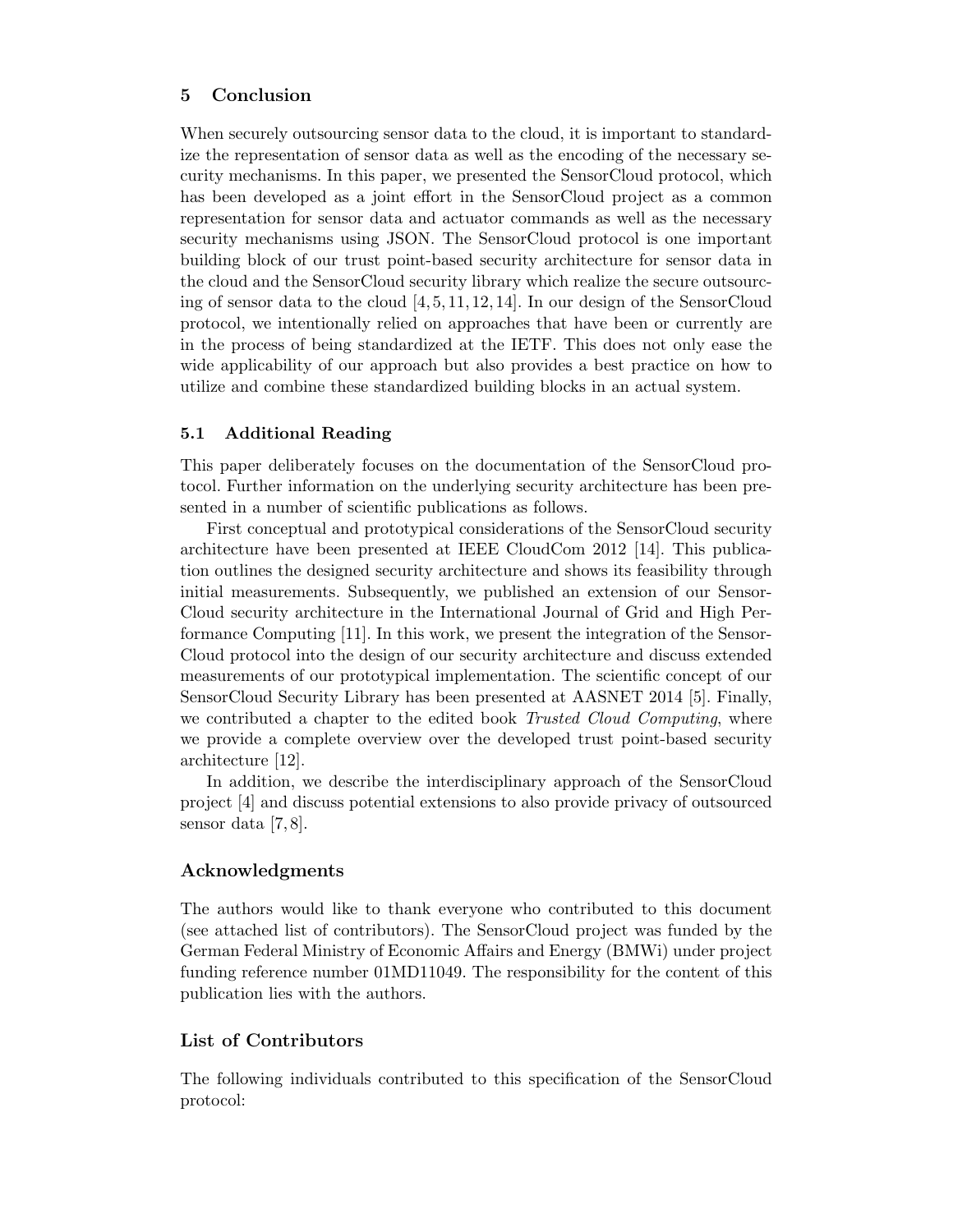- Anupam Ashish, QSC AG
- Benjamin Assadsolimani, RWTH Aachen University
- Daniel Catrein, QSC AG
- Dominik Chmiel, RWTH Aachen University
- Martin Henze, RWTH Aachen University
- Lars Hermerschmidt, RWTH Aachen University
- Ren´e Hummen, RWTH Aachen University
- Roman Matzutt, RWTH Aachen University
- Antonio Navarro P´erez, RWTH Aachen University
- Thomas Partsch, Cologne University of Applied Sciences
- Christian R¨oller, QSC AG
- Daniel Scholz, Cologne University of Applied Sciences
- Andre Skusa, symmedia GmbH

#### References

- 1. Akyildiz, I., Su, W., Sankarasubramaniam, Y., Cayirci, E.: A Survey on Sensor Networks. IEEE Communications Magazine 40(8) (2002)
- 2. Barker, E.: Recommendation for Key Management Part 1: General. Tech. rep. (jan 2016), http://dx.doi.org/10.6028/nist.sp.800-57pt1r4
- 3. Birrell, A.D., Nelson, B.J.: Implementing Remote Procedure Calls. ACM Transactions on Computer Systems 2(1) (1984)
- 4. Eggert, M., Häußling, R., Henze, M., Hermerschmidt, L., Hummen, R., Kerpen, D., Navarro Pérez, A., Rumpe, B., Thißen, D., Wehrle, K.: SensorCloud: Towards the Interdisciplinary Development of a Trustworthy Platform for Globally Interconnected Sensors and Actuators. In: Krcmar, H., Reussner, R., Rumpe, B. (eds.) Trusted Cloud Computing. Springer (2014)
- 5. Henze, M., Bereda, S., Hummen, R., Wehrle, K.: SCSlib: Transparently Accessing Protected Sensor Data in the Cloud. In: The 6th International Symposium on Applications of Ad hoc and Sensor Networks (AASNET). Procedia Computer Science, vol. 37. Elsevier (2014)
- 6. Henze, M., Großfengels, M., Koprowski, M., Wehrle, K.: Towards Data Handling Requirements-aware Cloud Computing. In: 2013 IEEE 5th International Conference on Cloud Computing Technology and Science. IEEE (2013)
- 7. Henze, M., Hermerschmidt, L., Kerpen, D., Häußling, R., Rumpe, B., Wehrle, K.: Userdriven Privacy Enforcement for Cloud-based Services in the Internet of Things. In: 2014 International Conference on Future Internet of Things and Cloud (FiCloud). IEEE (2014)
- 8. Henze, M., Hermerschmidt, L., Kerpen, D., Häußling, R., Rumpe, B., Wehrle, K.: A Comprehensive Approach to Privacy in the Cloud-based Internet of Things. Future Generation Computer Systems 56 (2016)
- 9. Henze, M., Hiller, J., Hohlfeld, O., Wehrle, K.: Moving Privacy-Sensitive Services from Public Clouds to Decentralized Private Clouds. In: 2016 IEEE International Conference on Cloud Engineering Workshops. IEEE (2016)
- 10. Henze, M., Hiller, J., Hummen, R., Matzutt, R., Wehrle, K., Ziegeldorf, J.H.: Network Security and Privacy for Cyber-Physical Systems. In: Song, H., Fink, G.A., Jeschke, S., Rosner, G.L. (eds.) Security and Privacy in Cyber-Physical Systems: Foundations and Applications. Wiley (2016), to be published
- 11. Henze, M., Hummen, R., Matzutt, R., Catrein, D., Wehrle, K.: Maintaining User Control While Storing and Processing Sensor Data in the Cloud. International Journal of Grid and High Performance Computing (IJGHPC) 5(4) (2013)
- 12. Henze, M., Hummen, R., Matzutt, R., Wehrle, K.: A Trust Point-based Security Architecture for Sensor Data in the Cloud. In: Krcmar, H., Reussner, R., Rumpe, B. (eds.) Trusted Cloud Computing. Springer (2014)
- 13. Henze, M., Hummen, R., Wehrle, K.: The Cloud Needs Cross-Layer Data Handling Annotations. In: 2013 IEEE Security and Privacy Workshops (SPW). IEEE (2013)
- 14. Hummen, R., Henze, M., Catrein, D., Wehrle, K.: A Cloud Design for User-controlled Storage and Processing of Sensor Data. In: 2012 IEEE 4th International Conference on Cloud Computing Technology and Science (CloudCom). IEEE (2012)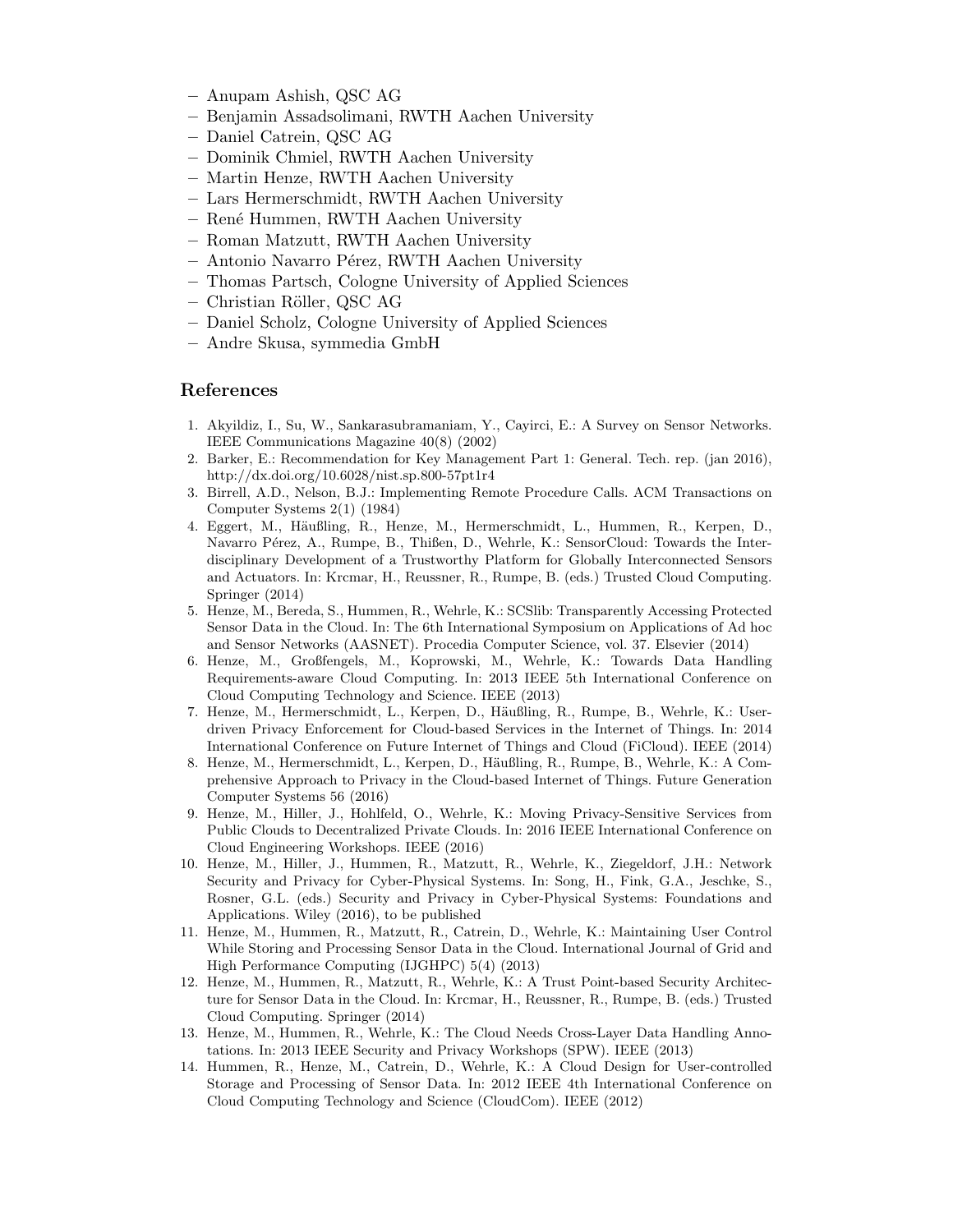- 15. Jennings, C., Shelby, Z., Arkko, J., Keranen, A.: Media Types for Sensor Markup Language (SenML). IETF Internet-Draft draft-ietf-core-senml-00 (2016), https://tools.ietf.org/html/draft-ietf-core-senml-00
- 16. Jones, M., Bradley, J., Sakimura, N.: JSON Web Signature (JWS). IETF RFC 7515 (Proposed Standard) (2015), https://www.ietf.org/rfc/rfc7515.txt
- 17. Jones, M., Hildebrand, J.: JSON Web Encryption (JWE). IETF RFC 7516 (Proposed Standard) (2015), https://www.ietf.org/rfc/rfc7516.txt
- 18. Josefsson, S., Leonard, S.: Textual Encodings of PKIX, PKCS, and CMS Structures. IETF RFC 7468 (Proposed Standard) (2015), http://www.ietf.org/rfc/rfc7468.txt
- 19. One Laptop per Child: Canonical JSON, http://wiki.laptop.org/go/Canonical JSON
- 20. Pearson, S., Benameur, A.: Privacy, security and trust issues arising from cloud computing. In: 2010 IEEE Second International Conference on Cloud Computing Technology and Science (CloudCom). IEEE (2010)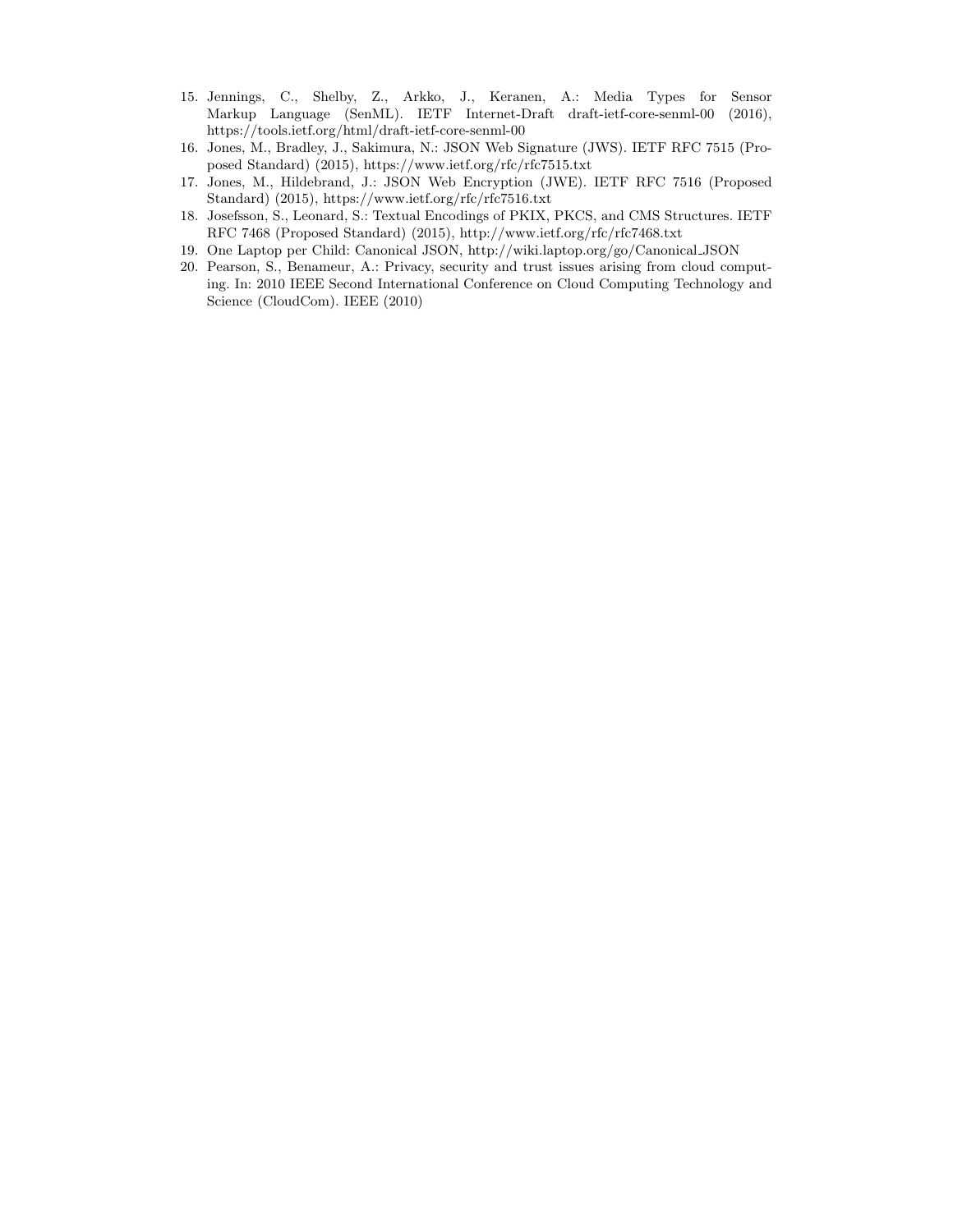## Aachener Informatik-Berichte

This list contains all technical reports published during the past three years. A complete list of reports dating back to 1987 is available from:

#### http://aib.informatik.rwth-aachen.de/

To obtain copies please consult the above URL or send your request to:

Informatik-Bibliothek, RWTH Aachen, Ahornstr. 55, 52056 Aachen, Email: biblio@informatik.rwth-aachen.de

- 2013-01 <sup>∗</sup> Fachgruppe Informatik: Annual Report 2013
- 2013-02 Michael Reke: Modellbasierte Entwicklung automobiler Steuerungssysteme in Klein- und mittelständischen Unternehmen
- 2013-03 Markus Towara and Uwe Naumann: A Discrete Adjoint Model for Open-FOAM
- 2013-04 Max Sagebaum, Nicolas R. Gauger, Uwe Naumann, Johannes Lotz, and Klaus Leppkes: Algorithmic Differentiation of a Complex C++ Code with Underlying Libraries
- 2013-05 Andreas Rausch and Marc Sihling: Software & Systems Engineering Essentials 2013
- 2013-06 Marc Brockschmidt, Byron Cook, and Carsten Fuhs: Better termination proving through cooperation
- 2013-07 André Stollenwerk: Ein modellbasiertes Sicherheitskonzept für die extrakorporale Lungenunterstützung
- 2013-08 Sebastian Junges, Ulrich Loup, Florian Corzilius and Erika Abrah´am: On ´ Gröbner Bases in the Context of Satisfiability-Modulo-Theories Solving over the Real Numbers
- 2013-10 Joost-Pieter Katoen, Thomas Noll, Thomas Santen, Dirk Seifert, and Hao Wu: Performance Analysis of Computing Servers using Stochastic Petri Nets and Markov Automata
- 2013-12 Marc Brockschmidt, Fabian Emmes, Stephan Falke, Carsten Fuhs, and Jürgen Giesl: Alternating Runtime and Size Complexity Analysis of Integer Programs
- 2013-13 Michael Eggert, Roger Häußling, Martin Henze, Lars Hermerschmidt, René Hummen, Daniel Kerpen, Antonio Navarro Pérez, Bernhard Rumpe, Dirk Thißen, and Klaus Wehrle: SensorCloud: Towards the Interdisciplinary Development of a Trustworthy Platform for Globally Interconnected Sensors and Actuators
- 2013-14 Jörg Brauer: Automatic Abstraction for Bit-Vectors using Decision Procedures
- 2013-16 Carsten Otto: Java Program Analysis by Symbolic Execution
- 2013-19 Florian Schmidt, David Orlea, and Klaus Wehrle: Support for error tolerance in the Real-Time Transport Protocol
- 2013-20 Jacob Palczynski: Time-Continuous Behaviour Comparison Based on Abstract Models
- 2014-01 <sup>∗</sup> Fachgruppe Informatik: Annual Report 2014
- 2014-02 Daniel Merschen: Integration und Analyse von Artefakten in der modellbasierten Entwicklung eingebetteter Software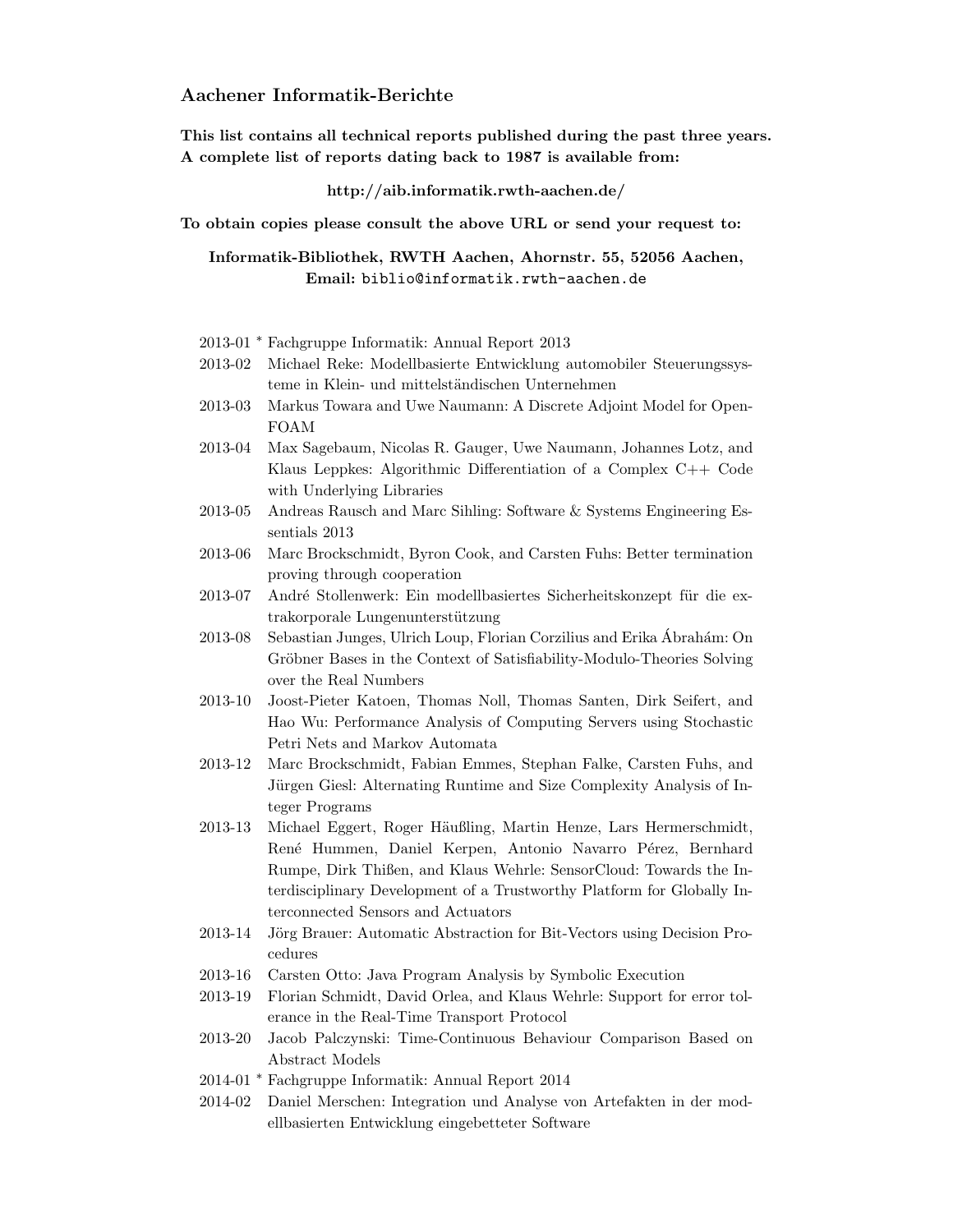- 2014-03 Uwe Naumann, Klaus Leppkes, and Johannes Lotz:  $dco/c++$  User Guide
- 2014-04 Namit Chaturvedi: Languages of Infinite Traces and Deterministic Asynchronous Automata
- 2014-05 Thomas Ströder, Jürgen Giesl, Marc Brockschmidt, Florian Frohn, Carsten Fuhs, Jera Hensel, and Peter Schneider-Kamp: Automated Termination Analysis for Programs with Pointer Arithmetic
- 2014-06 Esther Horbert, Germán Martín García, Simone Frintrop, and Bastian Leibe: Sequence Level Salient Object Proposals for Generic Object Detection in Video
- 2014-07 Niloofar Safiran, Johannes Lotz, and Uwe Naumann: Algorithmic Differentiation of Numerical Methods: Second-Order Tangent and Adjoint Solvers for Systems of Parametrized Nonlinear Equations
- 2014-08 Christina Jansen, Florian Göbe, and Thomas Noll: Generating Inductive Predicates for Symbolic Execution of Pointer-Manipulating Programs
- 2014-09 Thomas Ströder and Terrance Swift (Editors): Proceedings of the International Joint Workshop on Implementation of Constraint and Logic Programming Systems and Logic-based Methods in Programming Environments 2014
- 2014-14 Florian Schmidt, Matteo Ceriotti, Niklas Hauser, and Klaus Wehrle: HotBox: Testing Temperature Effects in Sensor Networks
- 2014-15 Dominique Gückel: Synthesis of State Space Generators for Model Checking Microcontroller Code
- 2014-16 Hongfei Fu: Verifying Probabilistic Systems: New Algorithms and Complexity Results
- 2015-01 <sup>∗</sup> Fachgruppe Informatik: Annual Report 2015
- 2015-02 Dominik Franke: Testing Life Cycle-related Properties of Mobile Applications
- 2015-05 Florian Frohn, Jürgen Giesl, Jera Hensel, Cornelius Aschermann, and Thomas Ströder: Inferring Lower Bounds for Runtime Complexity
- 2015-06 Thomas Ströder and Wolfgang Thomas (Editors): Proceedings of the Young Researchers' Conference "Frontiers of Formal Methods"
- 2015-07 Hilal Diab: Experimental Validation and Mathematical Analysis of Cooperative Vehicles in a Platoon
- 2015-08 Mathias Pelka, Jó Agila Bitsch, Horst Hellbrück, and Klaus Wehrle (Editors): Proceedings of the 1st KuVS Expert Talk on Localization
- 2015-09 Xin Chen: Reachability Analysis of Non-Linear Hybrid Systems Using Taylor Models
- 2015-11 Stefan Wüller, Marián Kühnel, and Ulrike Meyer: Information Hiding in the Public RSA Modulus
- 2015-12 Christoph Matheja, Christina Jansen, and Thomas Noll: Tree-like Grammars and Separation Logic
- 2015-13 Andreas Polzer: Ansatz zur variantenreichen und modellbasierten Entwicklung von eingebetteten Systemen unter Berücksichtigung regelungsund softwaretechnischer Anforderungen
- 2015-14 Niloofar Safiran and Uwe Naumann: Symbolic vs. Algorithmic Differentiation of GSL Integration Routines
- 2016-01 <sup>∗</sup> Fachgruppe Informatik: Annual Report 2016